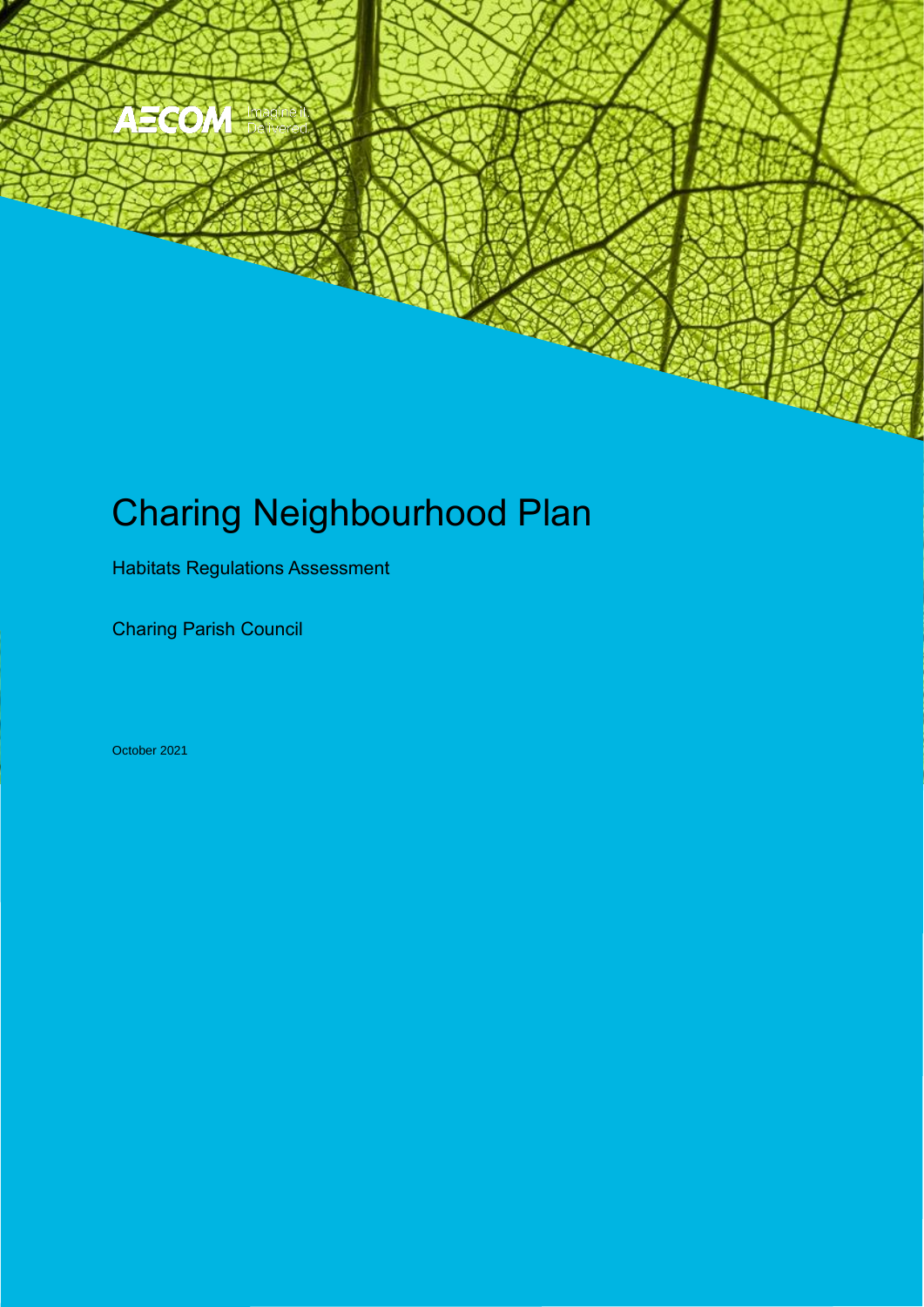### Quality Information

| Prepared by        | Checked by        | Verified by               | Approved by               |
|--------------------|-------------------|---------------------------|---------------------------|
| Nicholas Braybrook | Damiano Weitowitz | Dr James Riley            | Dr James Riley            |
| Ecologist          | Senior Ecologist  | <b>Technical Director</b> | <b>Technical Director</b> |

### Revision History

| <b>Revision</b> | <b>Revision date Details</b> |                                       | <b>Authorized</b> | <b>Name</b> | <b>Position</b>              |
|-----------------|------------------------------|---------------------------------------|-------------------|-------------|------------------------------|
| 0               | October 2021                 | draft HRA for<br>client<br>comments   | JR                | James Riley | <b>Technical</b><br>Director |
| 1               | December<br>2021             | Reviewed by<br>group (Hugh<br>Billot) | JR                | James Riley | Technical<br><b>Director</b> |
|                 |                              |                                       |                   |             |                              |

### Distribution List

**# Hard Copies PDF Required Association / Company Name**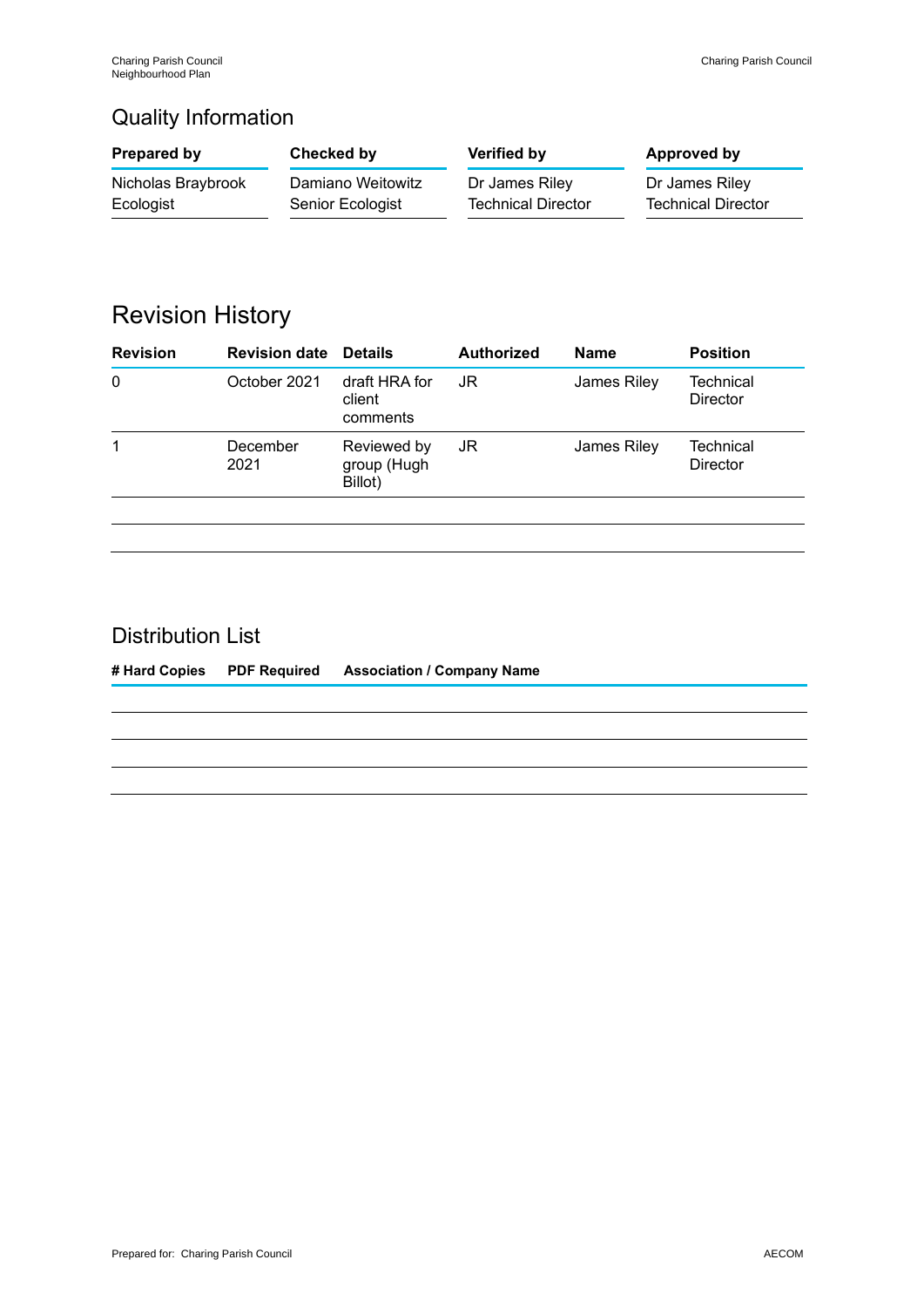### Prepared for:

Charing Parish Council

Prepared by:

AECOM Limited Midpoint, Alençon Link **Basingstoke** Hampshire RG21 7PP United Kingdom

T: +44(0)1256 310200 aecom.com

© 2021 AECOM Limited. All Rights Reserved.

This document has been prepared by AECOM Limited ("AECOM") for sole use of our client (the "Client") in accordance with generally accepted consultancy principles, the budget for fees and the terms of reference agreed between AECOM and the Client. Any information provided by third parties and referred to herein has not been checked or verified by AECOM, unless otherwise expressly stated in the document. No third party may rely upon this document without the prior and express written agreement of AECOM.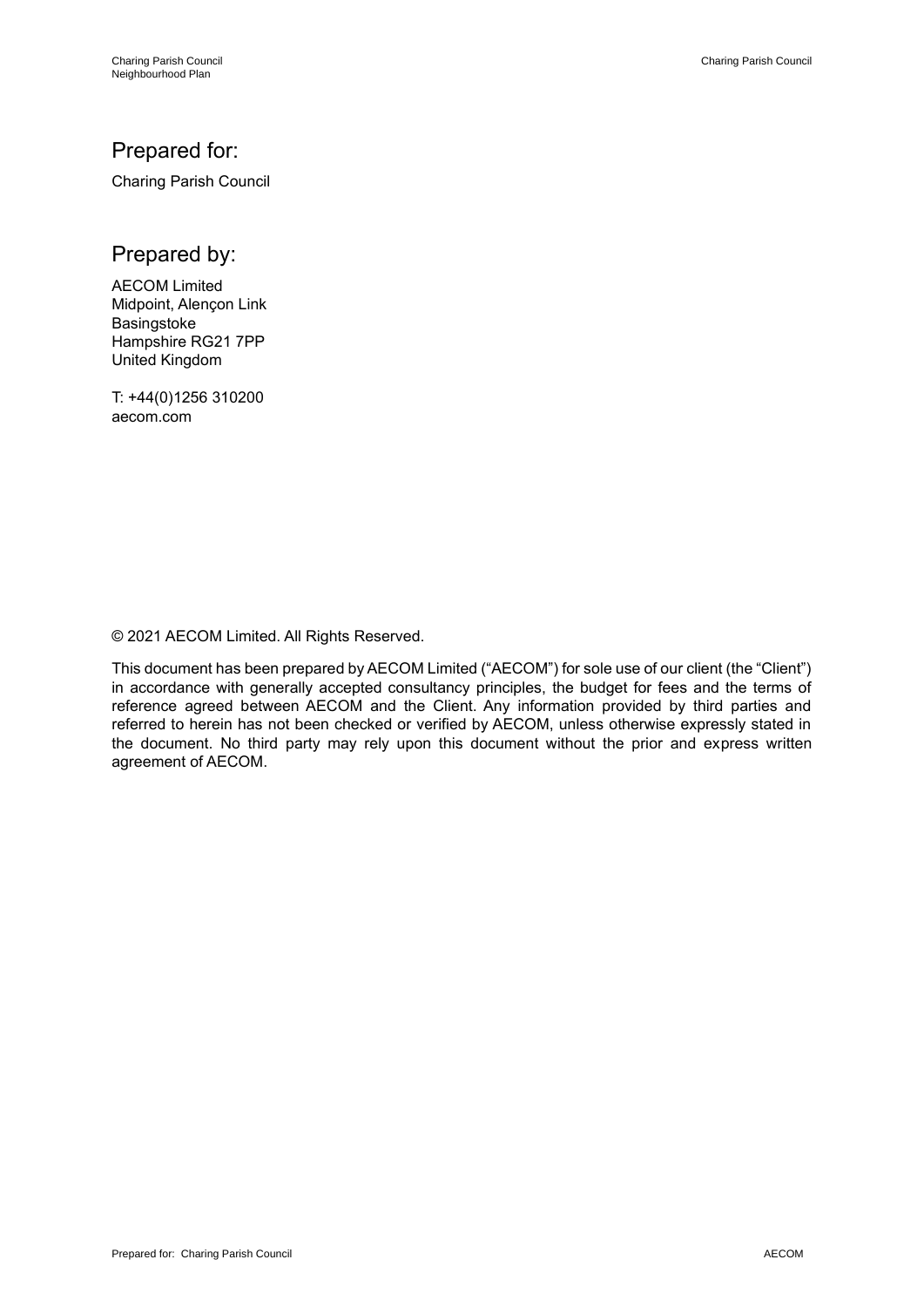### **Table of Contents**

| 1.                                                                                       |  |
|------------------------------------------------------------------------------------------|--|
|                                                                                          |  |
|                                                                                          |  |
| 2.                                                                                       |  |
|                                                                                          |  |
|                                                                                          |  |
|                                                                                          |  |
|                                                                                          |  |
|                                                                                          |  |
| 3.                                                                                       |  |
|                                                                                          |  |
|                                                                                          |  |
|                                                                                          |  |
|                                                                                          |  |
|                                                                                          |  |
|                                                                                          |  |
|                                                                                          |  |
|                                                                                          |  |
|                                                                                          |  |
|                                                                                          |  |
|                                                                                          |  |
|                                                                                          |  |
|                                                                                          |  |
|                                                                                          |  |
|                                                                                          |  |
|                                                                                          |  |
|                                                                                          |  |
|                                                                                          |  |
|                                                                                          |  |
|                                                                                          |  |
|                                                                                          |  |
| 12.                                                                                      |  |
|                                                                                          |  |
| 13.                                                                                      |  |
|                                                                                          |  |
| Appropriate Assessment of Phosphorus and Nitrogen Impacts on Stodmarsh SAC/SPA/Ramsar 25 |  |
|                                                                                          |  |
|                                                                                          |  |
|                                                                                          |  |
|                                                                                          |  |
|                                                                                          |  |
| 14.                                                                                      |  |
|                                                                                          |  |
| Appendix A Phosphorus and Nitrogen Neutrality Calculations 32                            |  |
|                                                                                          |  |
|                                                                                          |  |
|                                                                                          |  |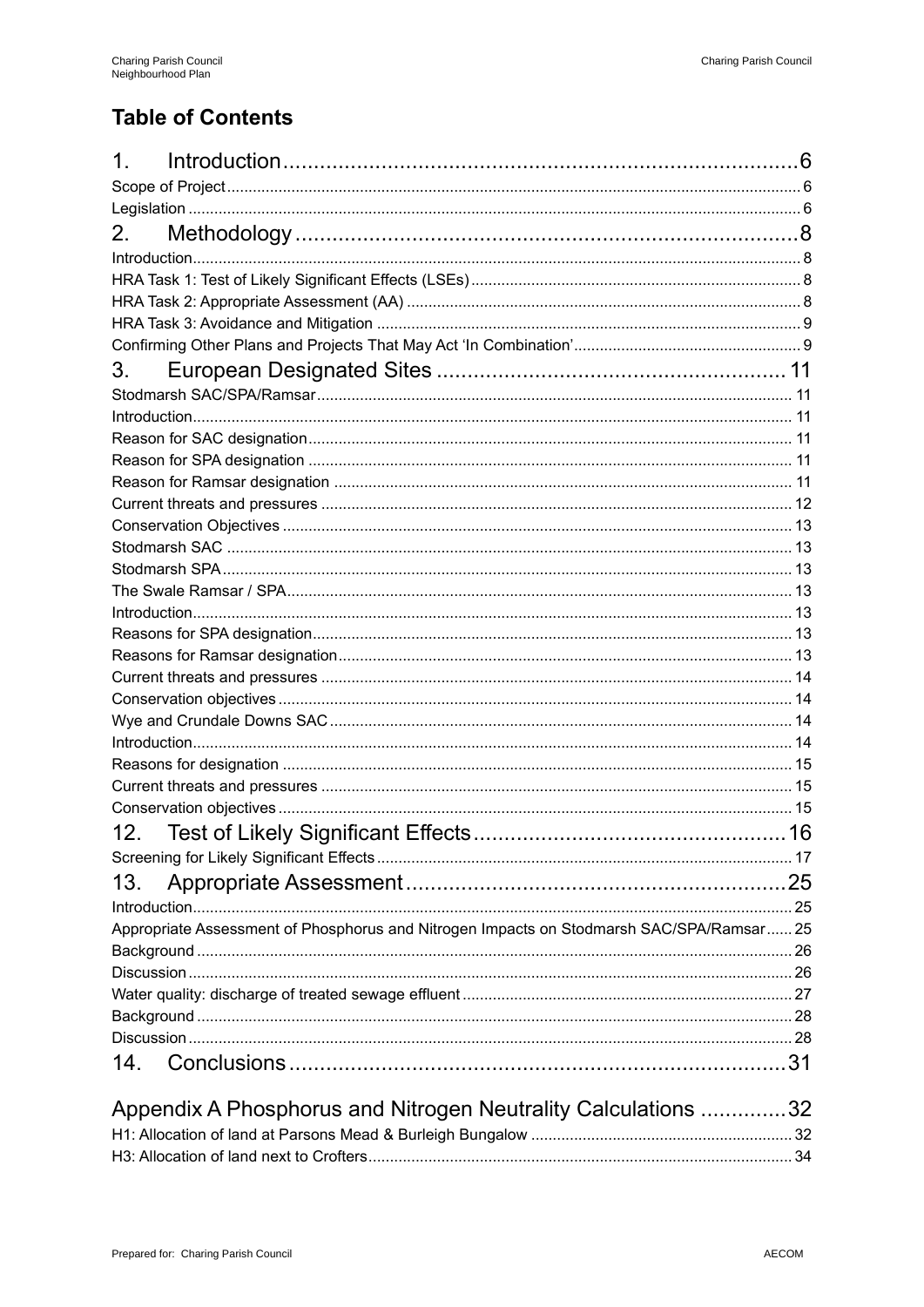### **Figures**

| Figure 2 Four Stage Approach to Habitats Regulations Assessment (GOV.UK, 2019) 8 |  |
|----------------------------------------------------------------------------------|--|

### **Tables**

Table 1 Description of potential impact pathways from increased development to European Sites. ... 16 Table 2 Screening assessment (test of likely significant effects) on relevant draft NP policies............ 17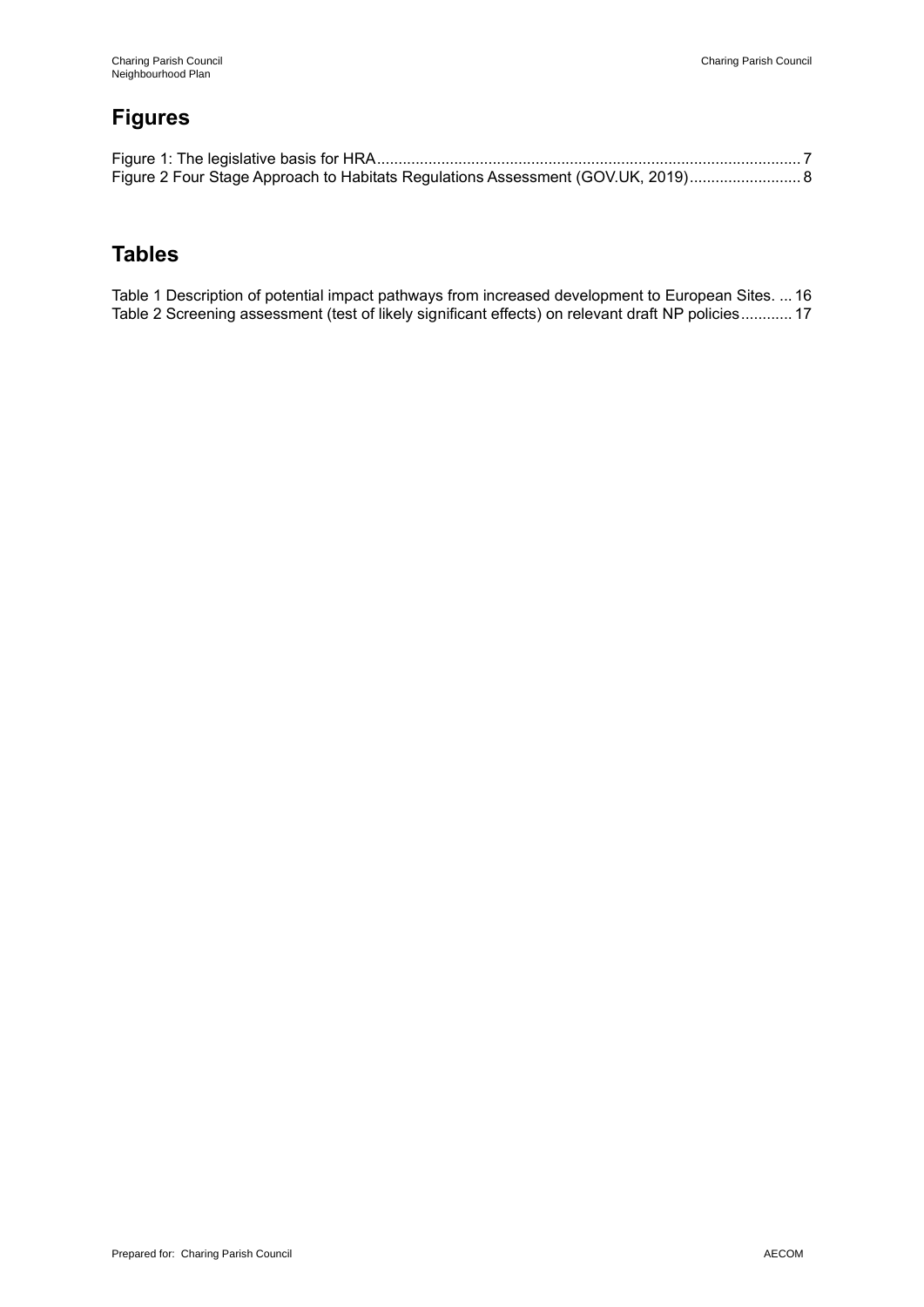# **1. Introduction**

# **Scope of Project**

- 1.1 AECOM was appointed by Locality (on behalf of Charing Parish Council) to undertake a Habitats Regulations Assessment (HRA) of the Charing Neighbourhood Plan 2011-2030 (pre-submission draft, 2012). This HRA has been undertaken to inform the planning group and Charing Parish Council (CPC) of the potential effects of development allocated within the draft Charing Neighbourhood Plan 2011-2030 (hereafter 'the draft NP') on European sites and how these are being addressed in the draft NP.
- 1.2 The draft NP includes two site allocations which together include a total of up to 57 new dwellings. These allocations (detailed in Policies H1 and H3 of the draft NP) are as follows:
	- Policy H1: land at Parsons Mead & Burleigh Bungalow (up to 48 new dwellings); and
	- Policy H3: land next to Crofters (up to 9 new dwellings).
- 1.3 Consultation with Natural England confirmed that there are no European sites within the Neighbourhood Plan area and acknowledged, when providing comment on the Strategic Environmental Assessment (SEA) Screening process for the draft NP in 2012, the draft NP was not considered likely to have significant effects on European sites. Notwithstanding this, two European sites lie within 10km from the parish boundary, including the Wye & Crundale Downs SAC and the Swale SPA / Ramsar. Furthermore, Charing Parish lies within the hydrological catchment of the Stodmarsh SPA / Ramsar / SAC, which has since been identified as being under threat from eutrophication. Therefore, Natural England require that all new residential development in hydrological connectivity with these sites are phosphorus and nitrogen neutral. This HRA will consider all the identified European sites and determine whether the draft NP will result in Likely Significant Effects and, potentially, adverse effects on site integrity.
- 1.4 The adopted Ashford Local Plan (LP) 2011-2030 does allocate specific sites for development within Charing village, these allocated sites may have an in combination effect with the allocated sites from the draft NP. The allocated sites comprised a total of 235 new dwellings, these allocations (detailed in Policies S28, S29, and S55 of the LP) are as follows:
	- Policy S28: land at Northdown Service Station, Maidstone Road
	- Policy S29: land south of the Arthur Baker Playing Field
	- Policy S55: land adjacent to Poppyfields

# **Legislation**

- 1.5 The UK left the EU on 31 January 2020 under the terms set out in the European Union (Withdrawal Agreement) Act 2020 ("the Withdrawal Act"). This established a transition period, which ended on 31 December 2020. The Withdrawal Act retains the body of existing EU-derived law within our domestic law and this continues to apply in the UK.
- 1.6 The need for HRA is set out within the Conservation of Habitats & Species Regulations 2017 (as amended) and concerns the protection of European sites. European sites (also collectively referred to as the National Site Network) include Special Areas of Conservation (SAC), Special Protection Areas (SPA) and proposed/candidate sites for these designations. It is also Government policy for sites designated under the Convention on Wetlands of International Importance (Ramsar sites) to be treated as having equivalent status to European sites.
- 1.7 The HRA process applies the precautionary principle to protected areas. Plans and projects can only be permitted having ascertained that there will be no adverse effect on the integrity of the site(s) in question. Plans and projects may still be permitted if there are no alternatives to them and there are Imperative Reasons of Overriding Public Interest (IROPI) as to why they should go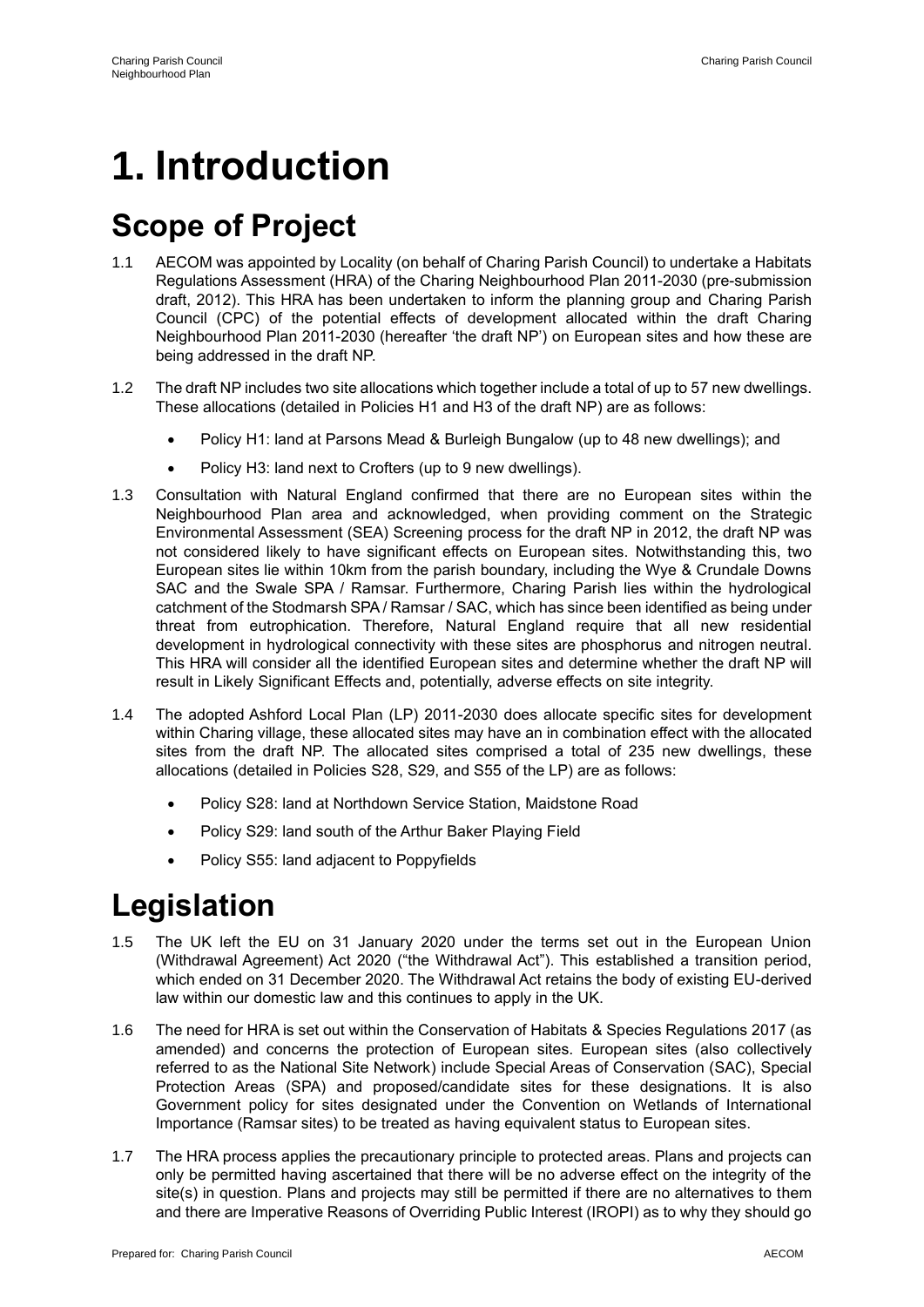ahead. In such cases, compensation would be necessary to ensure the overall integrity of the site network.

#### **Conservation of Habitats and Species Regulations 2017 (as amended)**

With specific reference to Neighbourhood Plans, Regulation 106(1) states that:

"*A qualifying body which submits a proposal for a neighbourhood development plan must provide such information as the competent authority* [the Local Planning Authority] *may reasonably require for the purpose of the assessment under regulation 105…* [which sets out the formal process for determination of 'likely significant effects' and the appropriate assessment']*."*

#### **Figure 1: The legislative basis for HRA**

- 1.8 Therefore, it is important to note that this report has two purposes:
	- To assist the Qualifying Body (Charing Parish Council) in preparing their plan by recommending (where necessary) any adjustments required to protect European sites, thus making it more likely their plan will be deemed compliant with the Conservation of Habitats and Species Regulations 2017 (as amended); and
	- On behalf of the Qualifying Body, to assist the Local Planning Authority (Ashford District Council) to discharge their duty under Regulation 105 (in their role as 'plan-making authority' within the meaning of that regulation) and Regulation 106 (in their role as 'competent authority').
- 1.9 As 'competent authority', the legal responsibility for ensuring that a decision of 'Likely Significant Effects' is made, an 'Appropriate Assessment' (where required) is undertaken, and Natural England are consulted, falls on the Local Planning Authority. However, they are entitled to request from the Qualifying Body the necessary information on which to base their judgment and that is the key purpose of this report.
- 1.10 Over the years, 'Habitats Regulations Assessment' (HRA) has come into wide currency to describe the overall process set out in the Habitats Regulations, from screening through to identification of IROPI. This has arisen in order to distinguish the overall process from the individual stage of "Appropriate Assessment". Throughout this report the term HRA is used to describe the overall process and Appropriate Assessment to identify that specific stage of HRA.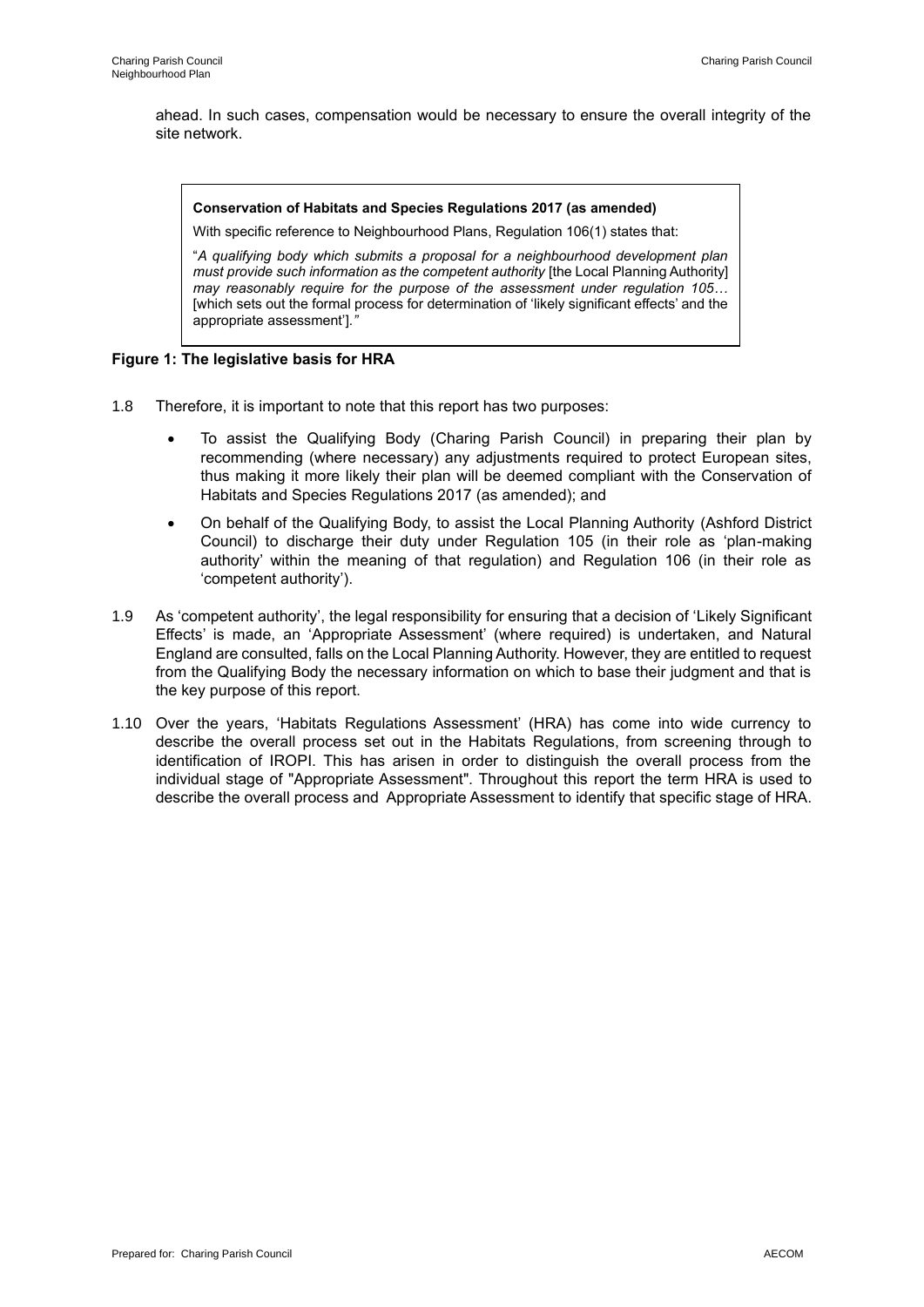# **2. Methodology**

# **Introduction**

2.1 Figure 2 below outlines the stages of HRA according to current Ministry of Housing, Communities and Local Government guidance. The stages are essentially iterative, being revisited as necessary in response to more detailed information, recommendations, and any relevant changes to the Plan until no significant adverse effects remain.



**Figure 2 Four Stage Approach to Habitats Regulations Assessment (GOV.UK, 2019)**

# **HRA Task 1: Test of Likely Significant Effects (LSEs)**

2.2 Following evidence gathering, the first stage of any HRA is a Likely Significant Effects (LSEs) test; essentially a risk assessment to decide whether the full subsequent stage known as Appropriate Assessment is required. The essential question is:

"*Is the project, either alone or in combination with other relevant projects and plans, likely to result in a significant effect upon European sites?*"

2.3 The objective is to 'screen out' those plans and projects that can, without any detailed appraisal, be said to be unlikely to result in significant adverse effects upon European sites, usually because there is no mechanism for an adverse interaction. This stage is undertaken in Chapter 0 of this report.

# **HRA Task 2: Appropriate Assessment (AA)**

2.4 Where it is determined that a conclusion of 'no likely significant effect' cannot be drawn, the analysis has proceeded to the next stage of HRA known as Appropriate Assessment. Case law has clarified that 'Appropriate Assessment' is not a technical term. In other words, there are no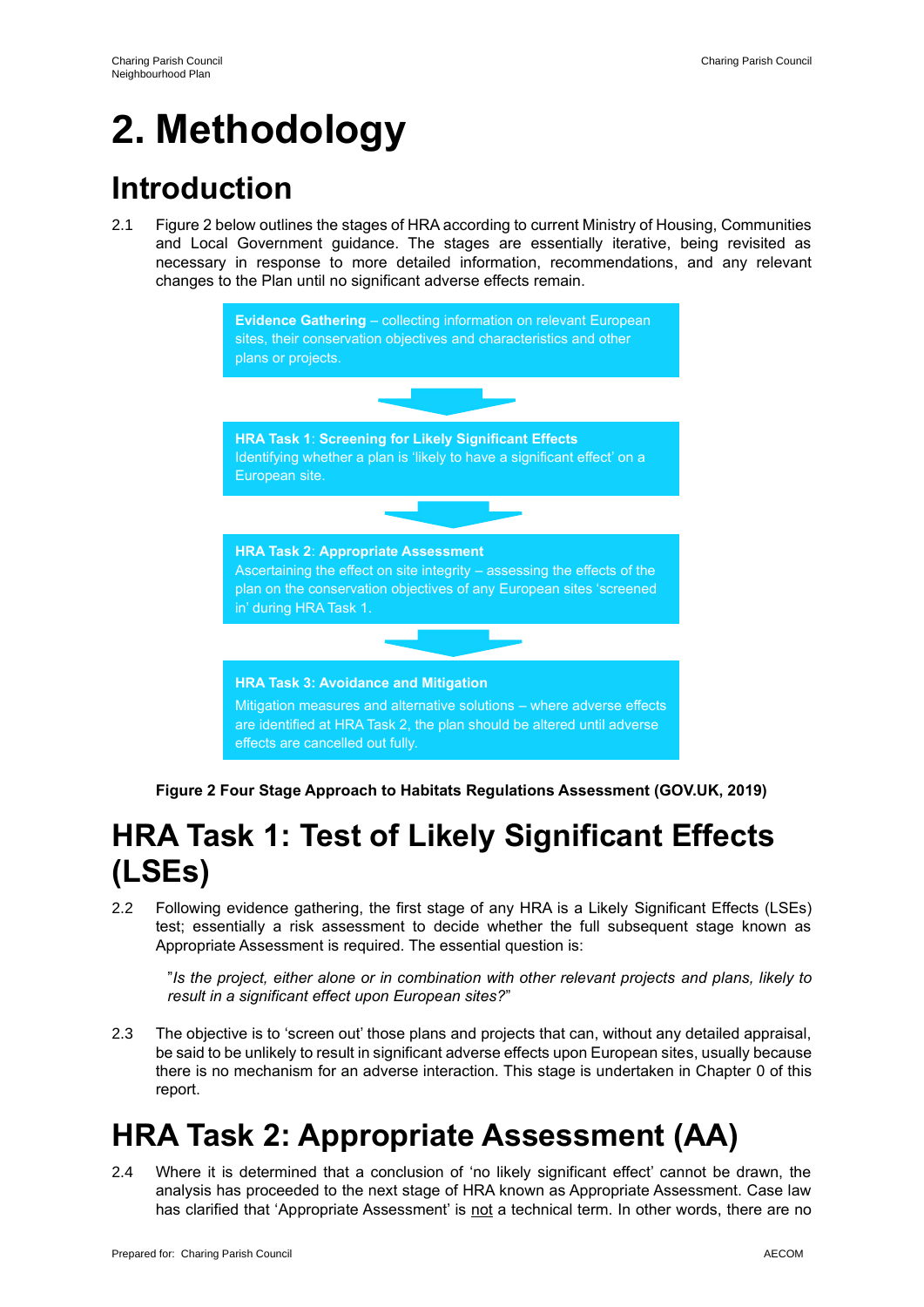particular technical analyses, or level of technical analysis, that are classified by law as belonging to Appropriate Assessment rather than determination of likely significant effects.

- 2.5 During July 2019 the Ministry of Housing, Communities and Local Government published guidance for Appropriate Assessment<sup>1</sup>. Paragraph: 001 Reference ID: 65-001-20190722 explains: 'Where the potential for likely significant effects cannot be excluded, a competent authority must make an appropriate assessment of the implications of the plan or project for that site, in view of the site's conservation objectives. The competent authority may agree to the plan or project only after having ruled out adverse effects on the integrity of the habitats site. Where an adverse effect on the site's integrity cannot be ruled out, and where there are no alternative solutions, the plan or project can only proceed if there are imperative reasons of over-riding public interest and if the necessary compensatory measures can be secured'.
- 2.6 As this analysis follows on from the screening process, there is a clear implication that this stage will be more detailed than undertaken at the Screening stage and one of the key considerations during Appropriate Assessment is whether there is available mitigation that would entirely address the potential effect. In practice, the Appropriate Assessment takes any policies or allocations that could not be dismissed following the high-level screening analysis and assesses the potential for an effect in more detail, with a view to concluding whether there would be an adverse effect on integrity (in other words, disruption of the coherent structure and function of the European site(s)).
- 2.7 It is also important to note that a decision by the European Court of Justice<sup>2</sup> concluded that measures intended to avoid or reduce the harmful effects of a proposed project on a European site may no longer be taken into account by competent authorities at the Likely Significant Effects or 'screening' stage of HRA.

# **HRA Task 3: Avoidance and Mitigation**

- 2.8 Where necessary, measures are recommended for incorporation into the Plan in order to avoid or mitigate adverse effects on European sites. There is considerable precedent concerning the level of detail that a Neighbourhood Plan document needs to contain regarding mitigation for recreational impacts on European sites. The implication of this precedent is that it is not necessary for all measures that will be deployed to be fully developed prior to adoption of the Plan, but the Plan must provide an adequate policy framework within which these measures can be delivered.
- 2.9 When discussing 'mitigation' for a Neighbourhood Plan document, one is concerned primarily with the policy framework to enable the delivery of such mitigation rather than the details of the mitigation measures themselves since Neighbourhood Plans are high-level policy documents. A Neighbourhood Plan is a lower level constituent of a Local Development Plan.

## **Confirming Other Plans and Projects That May Act 'In Combination'**

- 2.10 It is a requirement of the Regulations that the impacts of any land use plan being assessed are not considered in isolation but in combination with other plans and projects that may also be affecting the European site(s) in question.
- 2.11 When undertaking this part of the assessment it is essential to bear in mind the principal intention behind the legislation; i.e. to ensure that those projects or plans (which in themselves may have minor impacts) are not simply dismissed on that basis but are evaluated for any cumulative contribution they may make to an overall significant effect. In practice, in-combination assessment is therefore of greatest relevance when the plan or policy would otherwise be screened out because its individual contribution is inconsequential. This particularly applies to

<sup>1</sup>https://www.gov.uk/guidance/appropriate-assessment#what-are-the-implications-of-the-people-over-wind-judgment-forhabitats-regulations-assessments [Accessed: 07/01/2020].

<sup>&</sup>lt;sup>2</sup> People Over Wind and Sweetman v Coillte Teoranta (C-3.23/17).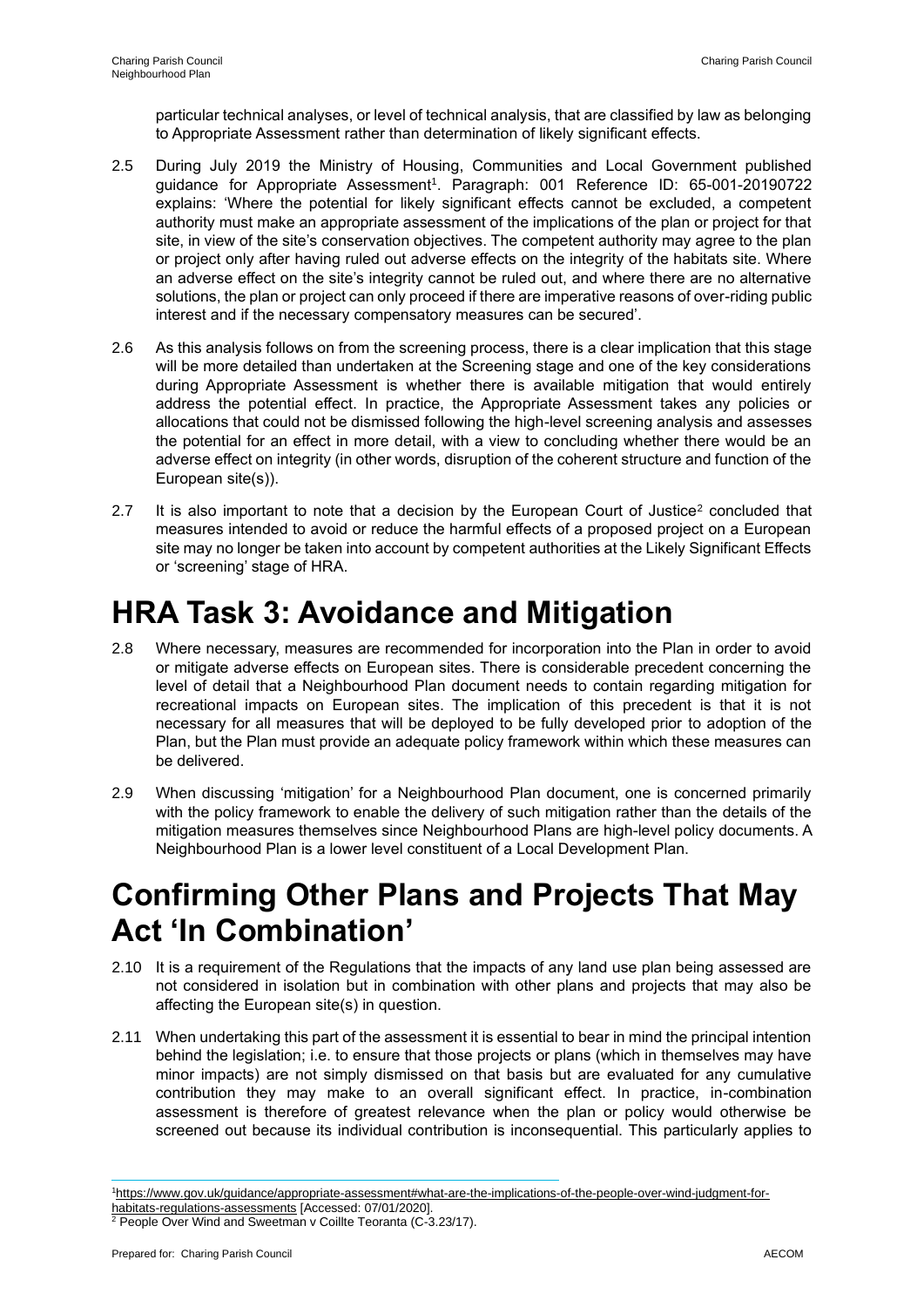Neighbourhood Plans, which typically allocate small quanta of growth (e.g. only 57 dwellings are allocated in the CNP).

2.12 For example, the volume of surface water run-off and treated sewage effluent contributed to the hydrological catchment of the Stodmarsh SAC/SPA/Ramsar is unlikely to result in ecosystem changes in isolation. However, these impacts need to be considered cumulatively with growth across Ashford Borough and other adjoining authorities. In-combination effects of the CNP are best appraised by taking account of the Ashford Borough Local Plan and its accompanying HRA.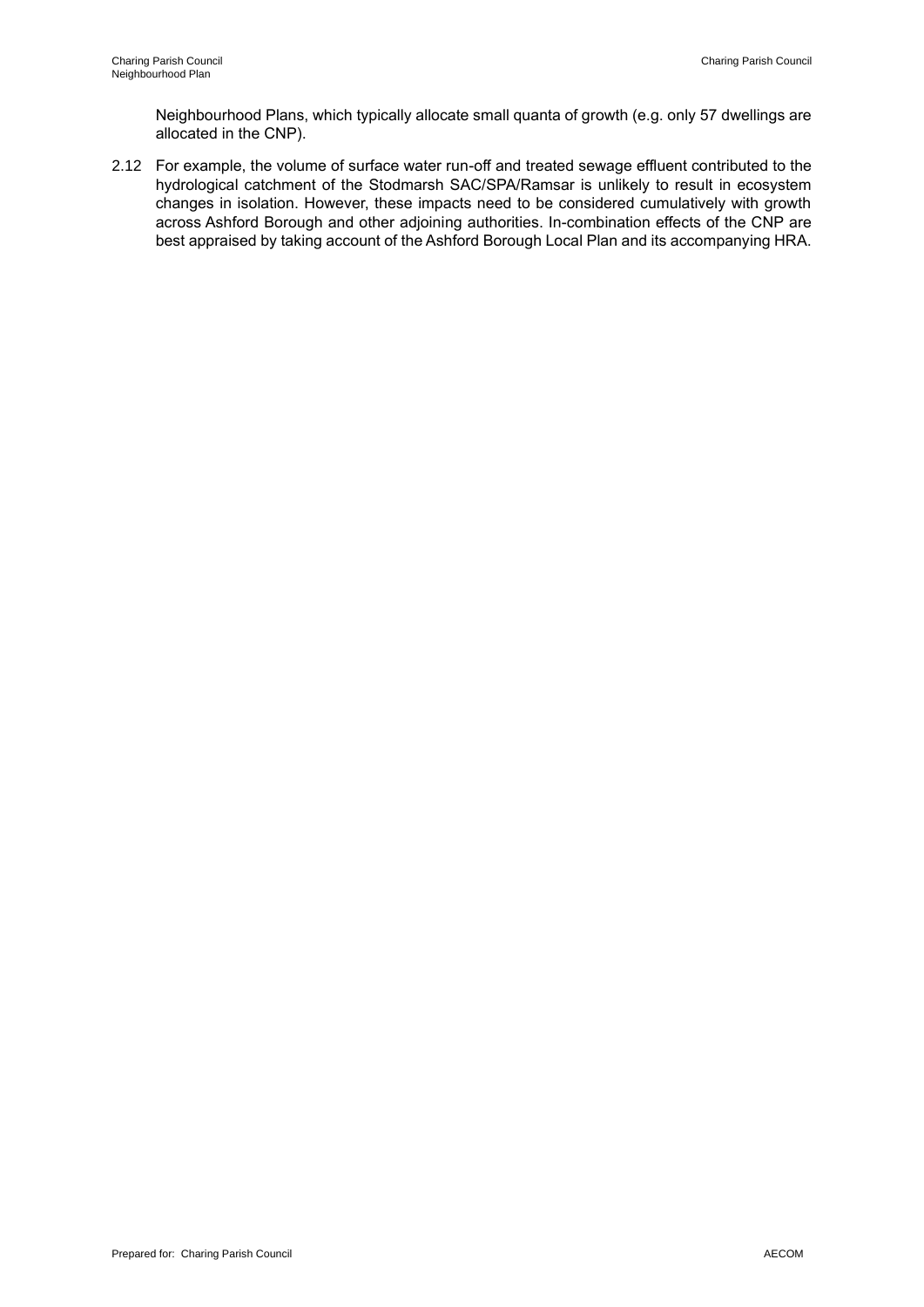# **3. European Designated Sites**

3.1 As outlined in Chapter 1, the HRA undertaken within this report is specifically concerned with potential impacts from increased Nitrogen and phosphate levels on the Stodmarsh SAC/SPA/Ramsar sites. The features, vulnerabilities and conservation objectives for this internationally designated site are summarised below.

# **Stodmarsh SAC/SPA/Ramsar**

### **Introduction**

3.2 Stodmarsh is a wetland site resulting in part from subsidence under the valley of the Great Stour in Kent and aggregate extraction but lies within the natural floodplain of the river. There are a range of wetland habitats including open water, reedbeds, grazing marsh and alder Alnus glutinosa carr. The site supports a number of uncommon wetland invertebrates and plants and provides breeding and wintering habitats for important assemblages of wetland bird species, particularly waterfowl.

### **Reason for SAC designation<sup>3</sup>**

- 3.3 Annex II species that are a primary reason for selection of this site:
	- **Desmoulin's whorl snail** *Vertigo moulinsiana* A sizeable population of Desmoulin's whorl snail *Vertigo moulinsiana* lives beside ditches within pasture on the floodplain of the River Stour, where reed sweet-grass *Glyceria maxima*, large sedges *Carex* spp. and sometimes common reed *Phragmites australis* dominate the vegetation. Stodmarsh is a south-eastern outlier of the main swathe of sites and is important in confirming the role of underlying base-rich rock (chalk) as a factor determining this species' distribution.

### **Reason for SPA designation<sup>4</sup>**

- 3.4 The primary reason for this site selection is the assemblage of rare birds that are supported by the site. These are:
	- Non-breeding bittern *Botaurus stellaris*
	- Breeding and non-breeding gadwall *Anas strepera*
	- Non-breeding hen harrier *Circus cyaneus*
	- Non-breeding shoveler *Anas clypeata*

### **Reason for Ramsar designation<sup>5</sup>**

3.5 The site is designated as a Ramsar due to British Red Data Book wetland invertebrates, nationally rare/ nationally scarce plant species and a diverse assemblage of rare wetland birds. These species are:

#### **Nationally rare/scarce flora**

- Sharp-leaved pondweed *Potamogeton acutifolius* (critically endangered)
- Water-meadow dandelion *Taraxacum hygrophilum*

<sup>3</sup> Natural England (2014) *Stodmarsh SAC*. Available at:

http://publications.naturalengland.org.uk/publication/5199409650335744. Accessed 23/09/2021

<sup>4</sup> Natural England (2014) Stodmarsh SPA. Available at:

http://publications.naturalengland.org.uk/publication/6543516511502336. Accessed 23/09/2021 <sup>5</sup> Ramsar (2005) Stodmarsh Ramsar. Available at: https://rsis.ramsar.org/RISapp/files/RISrep/GB646RIS.pdf. Accessed 23/09/2021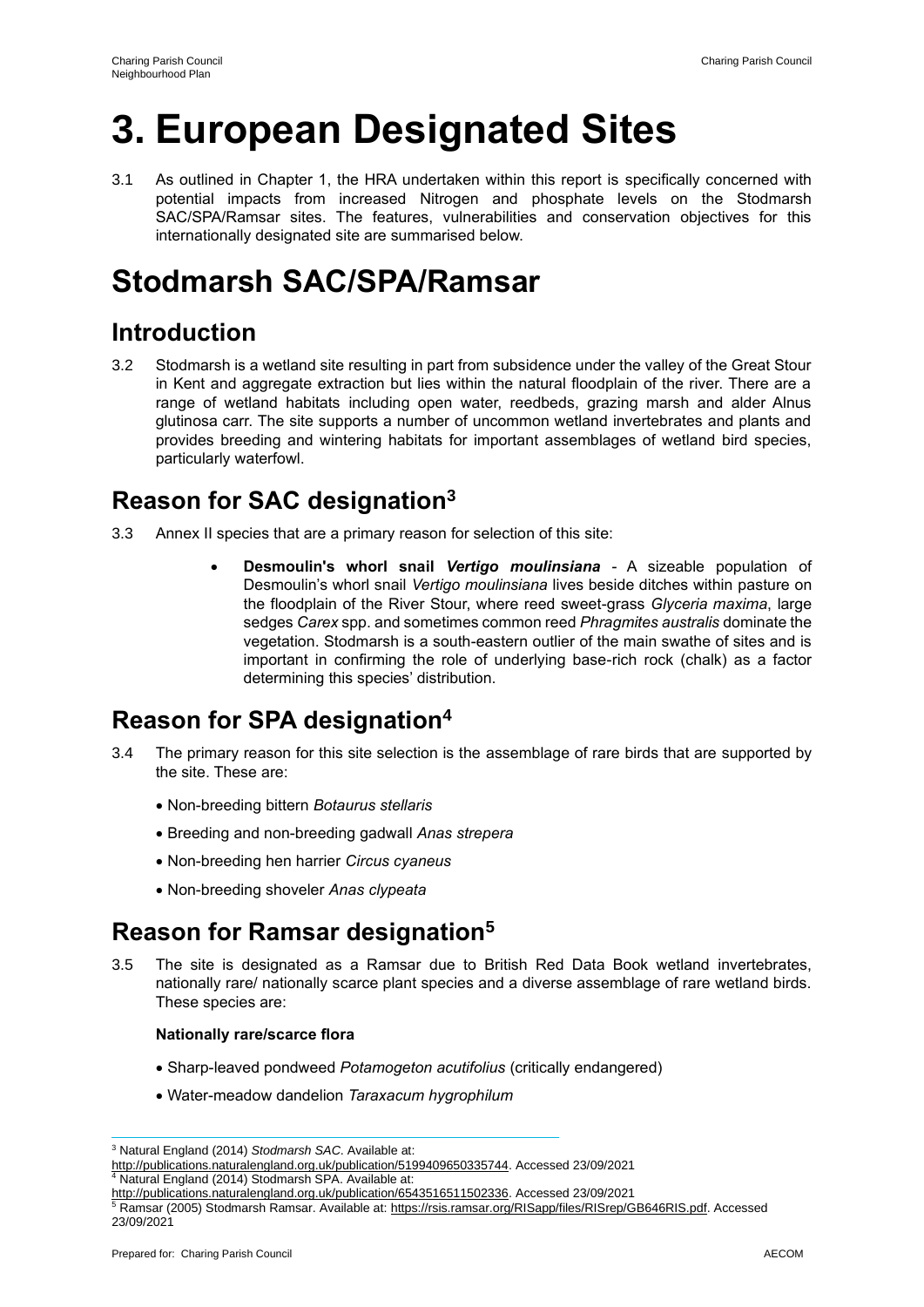- Whorl-leaf watermilfoil *Myriophyllum verticillatum* (Vulnerable)
- Rootless duckweed *Wolffia arrhizal* (Vulnerable)
- Divided sedge *Carex divisa* (Vulnerable)
- Dittander *Lepidium draba*
- Marsh sowthistle *Sonchus palustris*

#### **British Red Data Book species of wetland invertebrates**

- *Segmentina nitida,*
- *Grammotaulius nitidus,*
- *Deltote banksianna,*
- *Polistichus connexus,*
- *Cercyongranarius,*
- *Haliplus mucronatus,*
- *Hydrophilus piceus and*
- *Vertigo moulinsiana*

#### **Qualifying bird species/populations**

- Water rail *Rallus aquaticus* (occurring at levels of national importance)
- Ruff *Philomachus pugnax* (occurring at levels of national importance)
- Gadwall *Anas strepera* (breeding and peak counts in spring/autumn)
- Great bittern *Botaurus stellaris* (peak counts in spring/autumn)
- Northern shoveler *Anas clypeata* (peak counts in spring/autumn)
- Hen harrie *Circus cyaneus* (peak counts in spring/autumn)

#### **Qualifying mammal species/populations**

• Otter *Lutra lutra*

### **Current threats and pressures<sup>6</sup>**

- 3.6 Stodmarsh is a complex wetland comprising a matrix of open water bodies, reedbeds, grazing marshes and alder-carr. These mosaics of habitat present support a diversity or rare species of different taxa. Therefore, a range of threats and pressures are currently experienced by the site as identified in the Site Improvement Plan. These are:
	- Water pollution,
	- **·** Invasive species,
	- **·** Inappropriate scrub control, and
	- Air pollution: impact of atmospheric nitrogen deposition

<sup>6</sup> Natural England (2014) *Site improvement plan: Stodmarsh*. Available at: http://publications.naturalengland.org.uk/publication/5749196032311296. Accessed 23/09/2021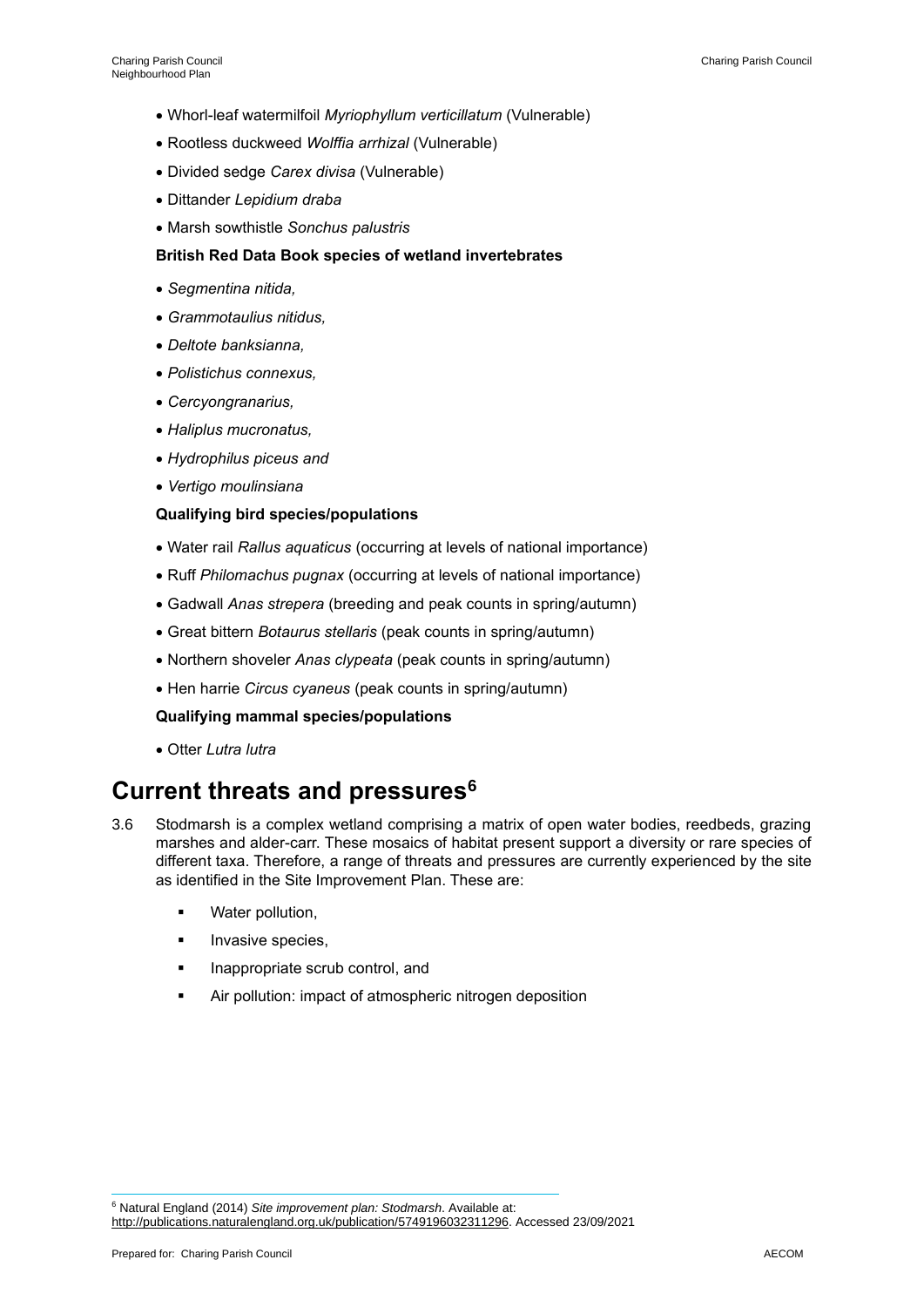### **Conservation Objectives**

### **Stodmarsh SAC<sup>7</sup>**

- *3.7* '*Ensure that the integrity of the site is maintained or restored as appropriate, and ensure that the site contributes to achieving the Favourable Conservation Status of its Qualifying Features, by maintaining or restoring;* 
	- *The extent and distribution of the habitats of qualifying species*
	- *The structure and function of the habitats of qualifying species*
	- *The supporting processes on which the habitats of qualifying species rely*
	- *The populations of the qualifying species, and,*
	- *The distribution of the qualifying species within the site.*'

### **Stodmarsh SPA<sup>8</sup>**

- *3.8 'Ensure that the integrity of the site is maintained or restored as appropriate, and ensure that the site contributes to achieving the aims of the Wild Birds Directive, by maintaining or restoring;* 
	- *The extent and distribution of the habitats of the qualifying features*
	- *The structure and function of the habitats of the qualifying features*
	- *The supporting processes on which the habitats of the qualifying features rely*
	- *The population of each of the qualifying features, and,*
	- *The distribution of the qualifying features within the site.'*

# The Swale Ramsar / SPA

### Introduction

4. The Swale SPA is a wetland of international importance, comprising intertidal mudflats, shell beaches, saltmarshes and extensive grazing marches. It provides habitats for important assemblages of wintering waterfowl, and also supports notable breeding bird populations.

### Reasons for SPA designation<sup>9</sup>

4.1 The primary reason for this site selection is the assemblage of breeding birds, waterbirds and rare birds that are supported by the site. These are:

- Non-breeding Dark-bellied brent goose *Branta bernicla bernicla*
- Non-breeding Dunlin *Calidris alpine alpina*

### Reasons for Ramsar designation<sup>10</sup>

4.2 The site is designated as a Ramsar due to the site falling under criteria 2, 5, and 6 and has a diverse assemblage of breeding birds and waterbirds. These species are:.

#### **Nationally rare/scarce flora**

• Slender hare's-ear *Bupleurum tenuissimum* (vulnerable)

<sup>8</sup> Natural England (2014) *Stodmarsh SPA Conservation Objectives*. Available at:

<sup>9</sup> JNCC (2012). *The Swale SPA.* Available from: https://jncc.gov.uk/jncc-assets/SPA-N2K/UK9012011.pdf, accessed 23/09/2021

https://rsis.ramsar.org/RISapp/files/RISrep/GB299RIS.pdf?language=en, accessed 23/09/2021

<sup>7</sup> Natural England (2014) *Stodmarsh SAC Conservation Objectives*. Available at:

http://publications.naturalengland.org.uk/file/5432460578127872. Accessed 23/09/21

http://publications.naturalengland.org.uk/file/5083313333338112. Accessed 2/09/2021

<sup>&</sup>lt;sup>10</sup> Ramsar (2007). The Swale Ramsar site information service. Available from: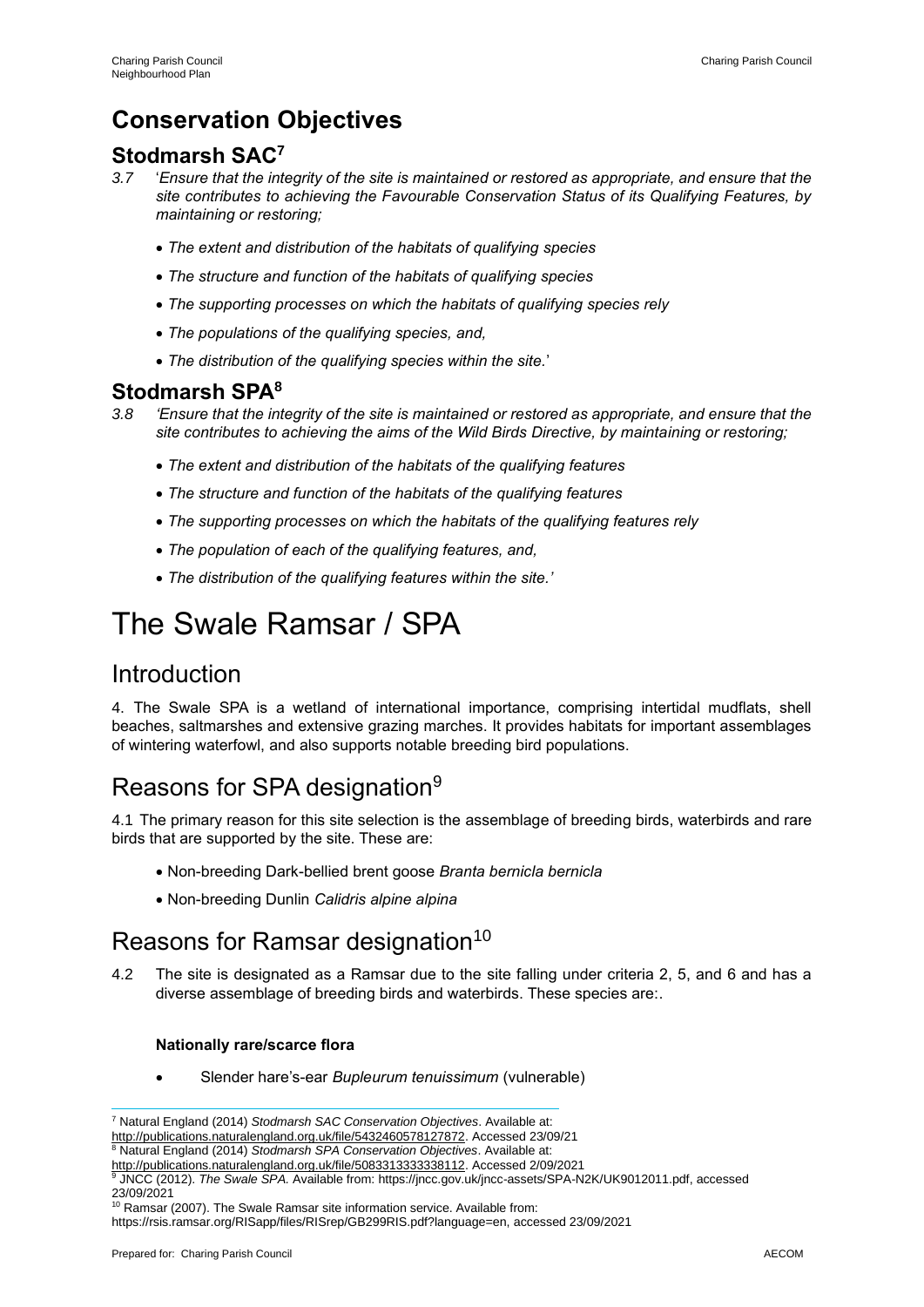- Divided sedge *Carex divisa* (vulnerable)
- Sea barley *Hordeum marinum* (vulnerable)
- Small cord-grass *Spartina maritima* (endangered)

#### **Qualifying bird species/populations**

- Ringed plover *Charadrius hiaticula* (occurring at levels of national importance)
- Black-tailed godwit *Limosa limosa islandica* (occurring at levels of national importance)
- Eurasian wigeon *Anas Penelope* (occurring at levels of national importance)
- Northern pintail *Anas acuta* (occurring at levels of national importance)
- Northern shoveler *Anas clypeata* (occurring at levels of national importance)

### Current threats and pressures<sup>11</sup>

- 4.3 Current threats and pressures identified in the Site Improvement Plan are:
	- Coastal squeeze,
	- Public access/disturbance,
	- Invasive species,
	- Changes in species distribution,
	- **EXECTE:** Fisheries: commercial marine and estuarine,
	- Vehicles: illicit, and
	- Air pollution: risk of atmospheric nitrogen deposition

### Conservation objectives<sup>12</sup>

- 4.4 Ensure that subject to natural change, the integrity of the site is maintained or restored as appropriate, and that the site contributes to achieving the aims of the Wild Birds Directive, by maintaining or restoring;
	- *1. the extent and distribution of the habitats of the qualifying features*
	- *2. the structure and function of the habitats of the qualifying features*
	- *3. the supporting processes on which the habitats of the qualifying features rely*
	- *4. the populations of each of the qualifying features*
	- *5. the distribution of qualifying features within the site*

# Wye and Crundale Downs SAC

### Introduction

4.5 The Wye and Crundale Downs SAC contains a mosaic of different habitats including species-rich grassland, neutral grassland, scrub and woodland on chalk, and calcareous fen-meadow on the Gault Clay. The grassland and woodland support outstanding assemblage of rare and scarce plants, two of which are specially protected. It supports an outstanding assemblage of invertebrates including one of only two British populations of Black veined moth. Part of the site,

<sup>11</sup> Natural England (2015). *Site improvement plan: Greater Thames Complex.* Available from:

http://publications.naturalengland.org.uk/publication/6270737467834368, accessed 22/09/2021

<sup>12</sup> Natural England (2016) *The Swale SPA.* Available from:

https://designatedsites.naturalengland.org.uk/Marine/MarineSiteDetail.aspx?SiteCode=UK9012011&SiteName=the%20swale& countyCode=&responsiblePerson=&HasCA=1&NumMarineSeasonality=2&SiteNameDisplay=The%20Swale%20SPA#hlco. Accessed 23/09/21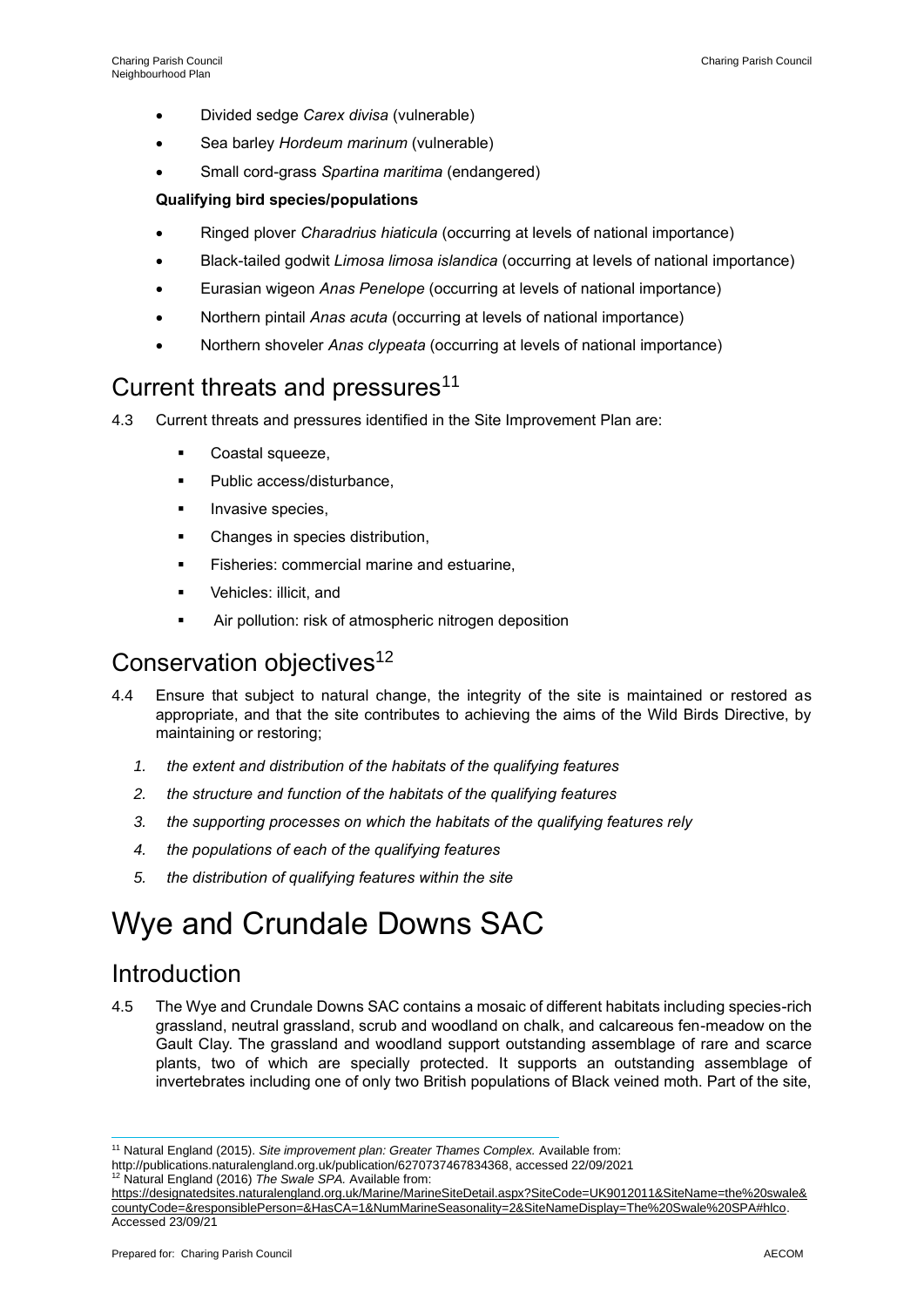the Devil's Kneading Trough, is of importance for its fossil remains and geomorphological interest which extends onto the Gault Clay plain.

### Reasons for designation<sup>13</sup>

- 4.6 Annex I habitats that are a primary reason for selection of this site:
- 4.7 **Semi-natural dry grasslands and scrubland facies on calcareous substrates (Festuco-Brometalia) (\* important orchid sites)** - this site hosts the priority habitat type "orchid rich sites". Wye and Crundale Downs consists mostly of NVC types CG4 *Brachypodium pinnatum* and CG5 *Bromus erectus*–*Brachypodium pinnatum* grasslands, although small areas of CG2 *Festuca ovina–Avenula pratensis* grassland also occur. It has an important assemblage of rare, scarce and uncommon orchids, including early spider-orchid *Ophrys sphegodes*, late spider-orchid *O. fuciflora*, burnt orchid *Orchis ustulata* and lady orchid *Orchis purpurea*. The site contains the largest UK colony of *O. fuciflora*, representing about 50% of the national population.

### Current threats and pressures<sup>14</sup>

- 4.8 This site hosts the priority habitat type "orchid rich sites". Current threats and pressures identified in the Site Improvement Plan are:
	- Overgrazing,
	- Inappropriate scrub control, and
	- Air pollution: risk of atmospheric nitrogen deposition.

### Conservation objectives<sup>15</sup>

- 4.9 Ensure that the integrity of the site is maintained or restored as appropriate, and ensure that the site contributes to achieving the Favourable Conservation Status of its Qualifying Features, by maintaining or restoring;
	- *1. The extent and distribution of qualifying natural habitats*
	- *2. The structure and function (including typical species) of qualifying natural habitats, and*
	- *3. The supporting processes on which qualifying natural habitats rely*

<sup>13</sup> JNCC (2019). *Wye and Crundale Downs SAC.* Available from: https://sac.jncc.gov.uk/site/UK0012831, accessed 21/09/2021 <sup>14</sup> Natural England (2015). *Site improvement plan: Wye and Crundale SAC.* Available from:

http://publications.naturalengland.org.uk/publication/5075562599022592, accessed 21/09/2021 <sup>15</sup> Natural England (2014). *European Site Conservation Objectives for Wye & Crundale Downs SAC*. Available from: http://publications.naturalengland.org.uk/publication/5065822208786432. Accessed 21/09/2021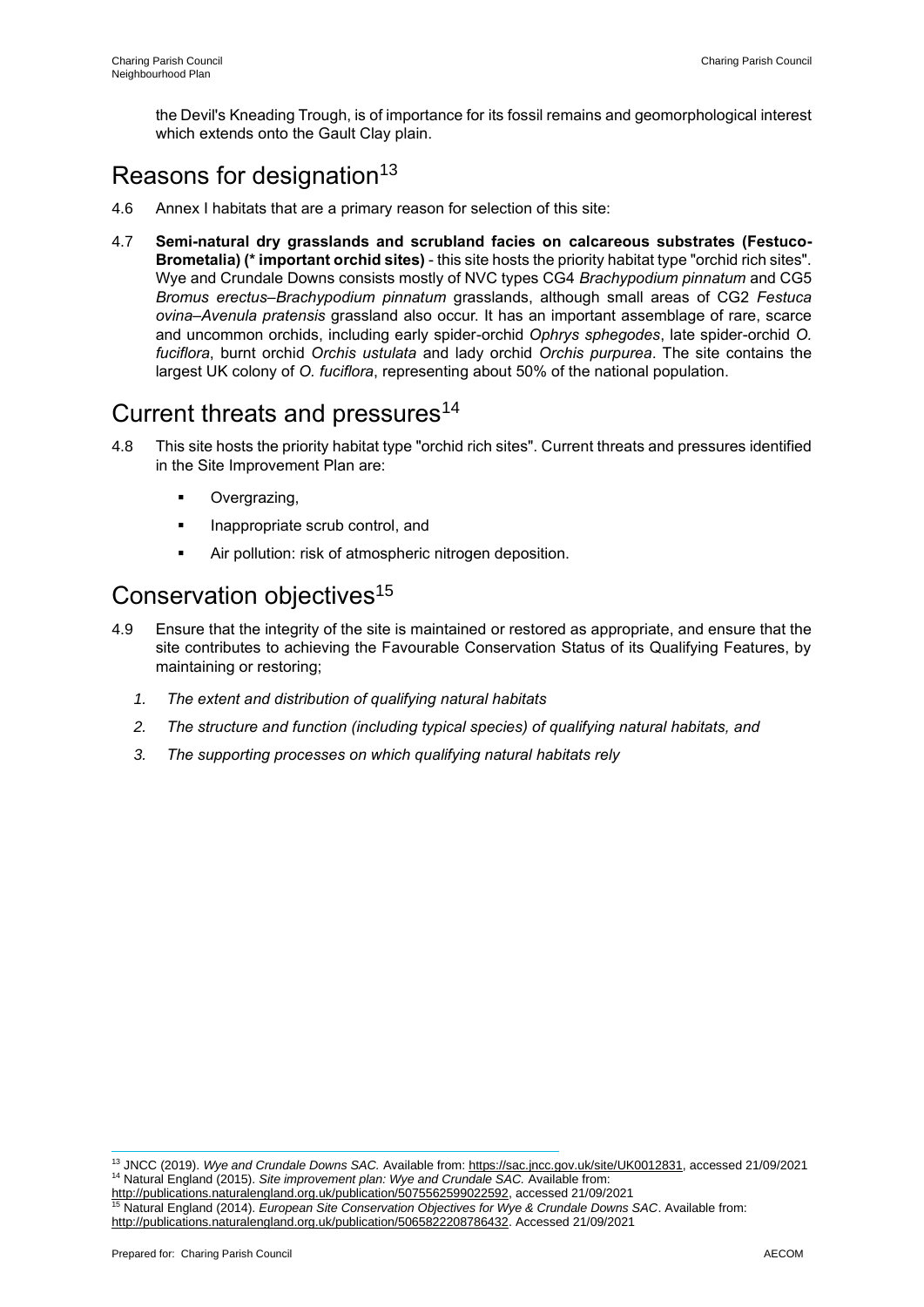# **5. Test of Likely Significant Effects**

- 5.1 As described in Chapter 1, when providing comment on the SEA Screening process for the draft NP in 2012, Natural England did not consider that the draft NP would be likely to have significant effects on European sites. There are two European Sites located within 10km of Charing Parish Boundary; however, as the Charing Parish lies within the Stour catchment in relation to Stodmarsh designated sites the impacts caused by water pollution namely how Nitrogen and Phosphorus may impact Stodmarsh.
- 5.2 Table 1 describes the environmental impact pathway.

#### **Table 1 Description of potential impact pathways from increased development to European Sites.**

| Water<br>(surface<br>runoff)                   | quality Increased residential development within Charing Parish could lead to the loss of previously<br>water undeveloped land and increased surface water runoff to nearby European Sites. Stodmarsh<br>SAC/SPA/Ramsar is hydrologically connected to Charing village via the River Stour. As such,<br>there is a risk that pollution contaminates could enter the European Site via surface water<br>runoff. Since the development area lies within the Stour catchment area the impacts of<br>surface water runoff is assessed for Stodmarsh SAC/SPA/Ramsar, where applicable, in this<br>NP HRA.                                                                                                                                                                                                                                                                                                                                                                                                                                                                                                                                                                                          |
|------------------------------------------------|-----------------------------------------------------------------------------------------------------------------------------------------------------------------------------------------------------------------------------------------------------------------------------------------------------------------------------------------------------------------------------------------------------------------------------------------------------------------------------------------------------------------------------------------------------------------------------------------------------------------------------------------------------------------------------------------------------------------------------------------------------------------------------------------------------------------------------------------------------------------------------------------------------------------------------------------------------------------------------------------------------------------------------------------------------------------------------------------------------------------------------------------------------------------------------------------------|
| Water<br>(discharge<br>treated<br>effluent)    | quality Increased housing development at Charing could lead to increased sewage production.<br>of Therefore, it is necessary to consider any risk that increased sewage could degrade the water<br>sewage quality (i.e. through increased phosphorus discharge) of European Sites, in the absence of<br>environmental mitigation and adequate wastewater treatment works. Since the development<br>area lies within the Stour catchment area the impacts of discharge of treated sewage effluent<br>is assessed for Stodmarsh SAC/SPA/Ramsar, where applicable, in this NP HRA.                                                                                                                                                                                                                                                                                                                                                                                                                                                                                                                                                                                                               |
| Recreational<br>bird<br>and<br>enrichment)     | Increased housing development at Charing could lead to increased recreational pressure<br>pressure (due to and impact breeding and overwintering bird populations. Breeding and overwintering<br>disturbance, waterbirds are susceptible to human disturbance from a range of land- and water-based<br>trampling damage activities, including: boating and water sports; walking; bait-digging; fishing, and wildfowling.<br>nutrient Some activities such as powerboating, may produce physical disturbance to habitats. Public<br>access, (especially dog walking and recreational boating) was identified as a medium risk<br>during the 2009 EMS risk review project, due to the disturbance they can cause to bird<br>populations as well as causing eutrophication as a result of dog fouling. The recreational<br>pressure of increased housing development can also cause increased trampling damage to<br>plants and sensitive habitats. However, since the development area lies beyond the<br>screening distance for recreational pressures of 10km from the European sites, therefore the<br>impacts of Recreational pressure are not likely to have a likely significant effect. |
| Atmospheric<br>pollution<br>(as<br>deposition) | Increased housing development at Charing could have an increased impact European sites.<br>a The impacts could be caused by either increased oxides of nitrogen from vehicle exhausts<br>result of nitrogen or through eutrophication from other land uses such as agricultural sources. The Swale SPA<br>/ Ramsar, Stodmarsh SPA / SAC and Wye & Crundale Downs SAC habitats are naturally low<br>in nutrients and are therefore susceptible to eutrophication and nutrient enrichment from<br>nitrogen deposition. The Swale SPA site does lie within 200m of a major road being the A249,<br>however as the road is not close to the development area, 15km, the impacts for Atmospheric<br>pollution are not considered to have a likely significant effect                                                                                                                                                                                                                                                                                                                                                                                                                               |
| Loss<br>habitat                                | of Areas of land or sea outside of the boundary of a European site may be important ecologically<br>functionally linked in supporting the populations for which the site has been designated or classified, such as<br>the Swale SPA / Ramsar for the dark-bellied brent goose. Increased development may result<br>in the loss or reduction in extent of the ecologically functionally linked habitats. The Charing<br>parish development area lies beyond the average distance travelled by off-site foraging dark-                                                                                                                                                                                                                                                                                                                                                                                                                                                                                                                                                                                                                                                                         |

#### **Impact pathway Discussion**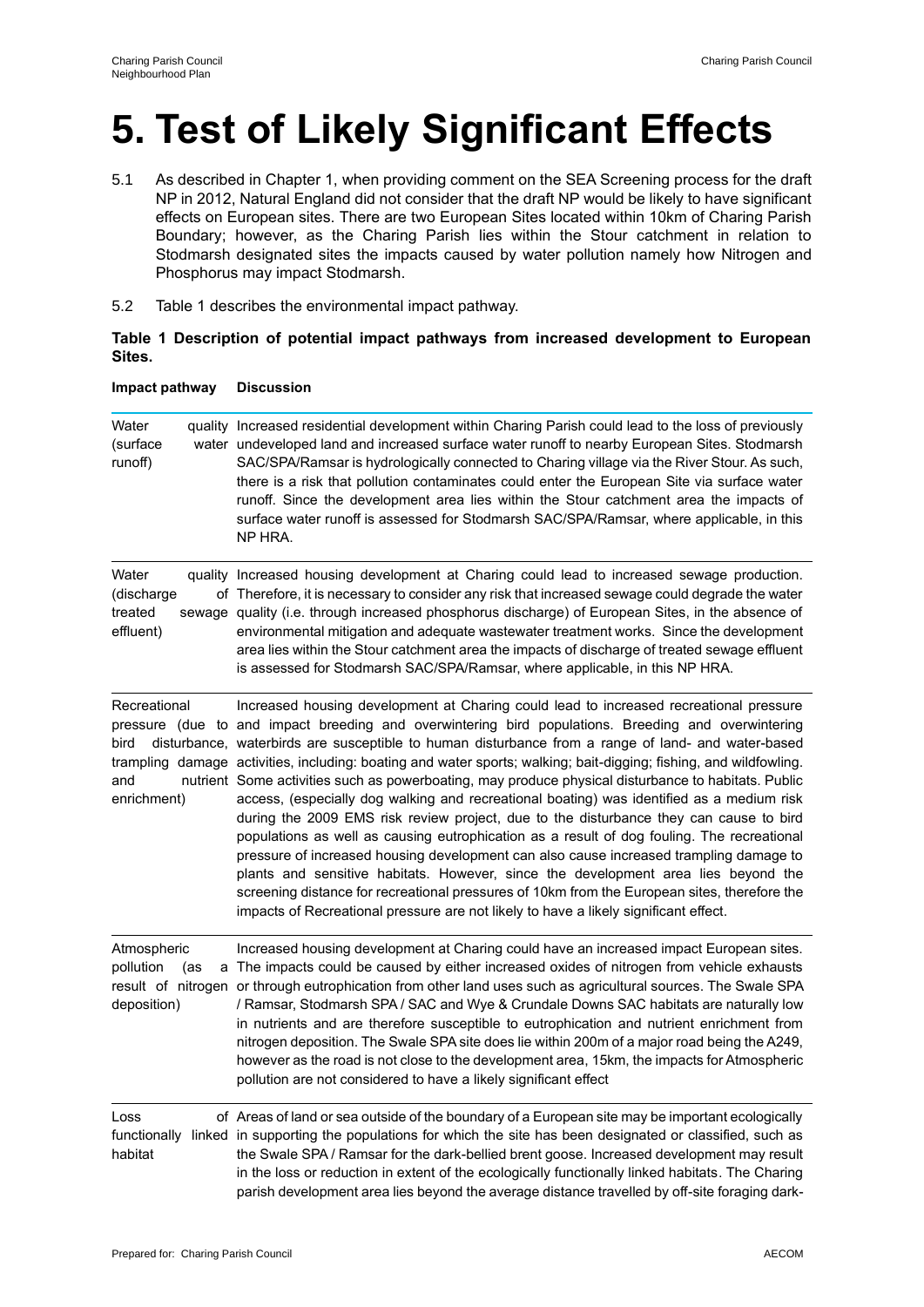bellied brent geese from the swale SPA/Ramsar, therefore the impacts of loss of functionally linked habitats are not considered to have a likely significant effect. Coastal squeeze Coastal defences that exist along much of the coastline near the Swale SPA / Ramsar, these defences in combination with sea level rise can cause coastal squeeze, this is the loss of natural habitats or deterioration of their quality arising from anthropogenic structures or actions, preventing the landward transgression of those habitats that would otherwise naturally occur in response to sea level rise in conjunction with other coastal processes. This results in the loss or reduction in extent and duration of mudflats and sandflats used by many breeding and overwintering bird populations. The Charing parish development area lies beyond the screening distance, over 10km, from the estuary, therefore the impacts of coastal squeeze are not considered to have a likely significant effect. Visual and noise Increased development at Charing could cause an increased impact of European sites disturbance construction from though the visual and noise disturbance caused by construction from heavy machinery, work lights or vehicles accessing the development site. The Charing parish lies beyond the screening distances for noise disturbance, 200m, and visual disturbance, 300m, therefore the impacts of visual and noise disturbance are not considered to have a likely significant effect.

# **Screening for Likely Significant Effects**

- 5.3 Screening of policies within the draft NP with the potential for Likely Significant Effects (LSEs) on European sites (either in isolation, or in combination with other development) is detailed in Table 2 below. For full wording of each policy refer to the draft NP.
- 5.4 In Table 2 below, green shading in the 'Screening outcome' column indicates that the draft NP policy has been determined not to lead to LSEs on European sites via the established impact pathways. Orange shading indicates that LSEs on European sites cannot be screened out at this stage of HRA, in which case further examination is required.

| <b>Policy</b>                              | <b>Summary of policy</b>                                                                                                                                                                            | <b>Screening outcome</b>                                                                                                                                                                          |
|--------------------------------------------|-----------------------------------------------------------------------------------------------------------------------------------------------------------------------------------------------------|---------------------------------------------------------------------------------------------------------------------------------------------------------------------------------------------------|
| C1: New                                    | Policy states how development proposals for a <b>No Likely significant effect.</b><br><b>community centre,</b> new community centre developed on Parsons<br>& improved sports Mead will be support. | <b>Screened out (no Appropriate</b><br><b>Assessment required.)</b>                                                                                                                               |
| facilities, at<br><b>Parsons Mead</b>      |                                                                                                                                                                                                     | This is a development management<br>policy and does not specifically allocate<br>sites for the development of a<br>community centre. Therefore, no<br>impact pathways exist to European<br>Sites. |
| <b>C2: Infrastructure</b><br>and utilities | Policy states the requirements of development <b>No Likely significant effect.</b><br>proposals.                                                                                                    | <b>Screened out (no Appropriate</b><br><b>Assessment required.)</b>                                                                                                                               |
|                                            |                                                                                                                                                                                                     | This is a development management<br>policy and does not specifically allocate<br>sites for development. Therefore, no<br>impact pathways exist to European<br>Sites.                              |
| C <sub>3</sub> : New burial<br>ground      | Policy states how development proposals for a<br>natural burial ground will be supported.                                                                                                           | No Likely significant effect.<br><b>Screened out (no Appropriate</b><br><b>Assessment required.)</b>                                                                                              |

**Table 2 Screening assessment (test of likely significant effects) on relevant draft NP policies**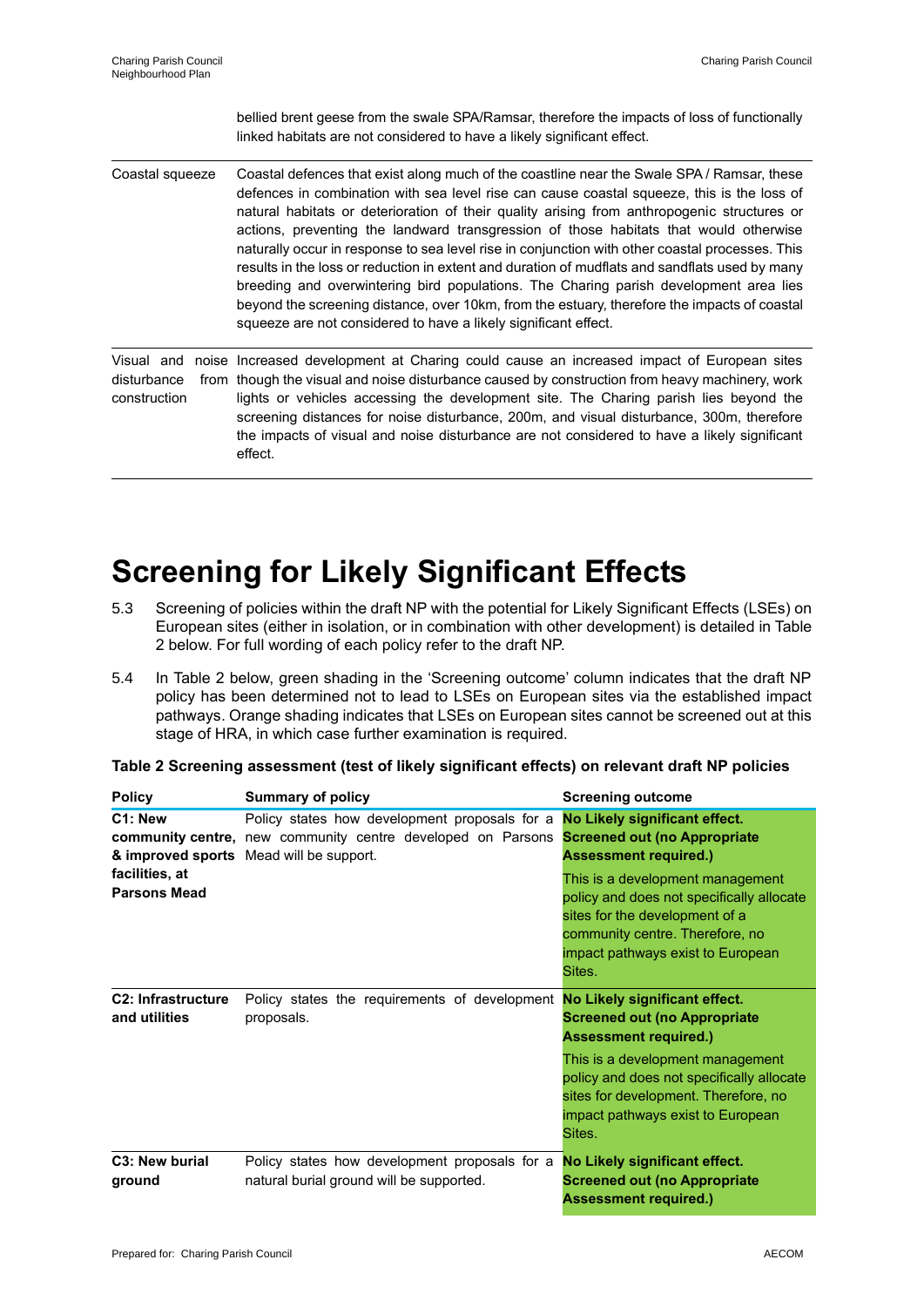|                                                                                     |                                                                                                                                                                                                                                                                                                                | This is a development management<br>policy and does not specifically allocate<br>sites for the development of a natural<br>burial ground. Therefore, no impact<br>pathways exist to European Sites.                                                                                                  |
|-------------------------------------------------------------------------------------|----------------------------------------------------------------------------------------------------------------------------------------------------------------------------------------------------------------------------------------------------------------------------------------------------------------|------------------------------------------------------------------------------------------------------------------------------------------------------------------------------------------------------------------------------------------------------------------------------------------------------|
| C4:<br><b>Communications</b><br><b>infrastructure</b>                               | Policy states how proposals that seek the <b>No Likely significant effect.</b><br>expansion of electrical/digital<br>communication<br>networks and high-speed broadband will be<br>supported. The policy also states that all<br>residential developments should endeavour to<br>enable fibre to the premises. | <b>Screened out (no Appropriate</b><br><b>Assessment required.)</b><br>This is a development management<br>policy and does not specifically allocate<br>sites for development. Therefore, no<br>impact pathways exist to European<br>Sites.                                                          |
| <b>C5: Shopping</b>                                                                 | Policy states the support of proposals for<br>additional retail services in and around the high<br>street, and for proposals to increase footfall within<br>retail units through appropriate forms of tourism<br>development.                                                                                  | No Likely significant effect.<br><b>Screened out (no Appropriate</b><br><b>Assessment required.)</b><br>This is a development management<br>policy and does not specifically allocate<br>sites for development. Therefore, no<br>impact pathways exist to European<br>Sites.                         |
| C6: Health and<br>health care                                                       | Policy states that development proposals that No Likely significant effect.<br>expand the Charing Surgery and Practice to meet<br>local patient needs will be supported.                                                                                                                                       | <b>Screened out (no Appropriate</b><br><b>Assessment required.)</b><br>This is a development management<br>policy and does not specifically allocate<br>sites for the development of the<br>Charing Surgery and Practice.<br>Therefore, no impact pathways exist to                                  |
| <b>C7: Education</b>                                                                | Policy states the requirement for development No Likely significant effect.<br>proposals to provide for necessary education<br>infrastructure<br>and facilities<br>in order to<br>supported.                                                                                                                   | European Sites.<br><b>Screened out (no Appropriate</b><br>be Assessment required.)<br>This is a development management<br>policy and does not specifically allocate<br>sites for the development of education<br>infrastructure. Therefore, no impact<br>pathways exist to European Sites.           |
| C8: New skate<br>park and other<br>recreational<br>facilities for older<br>children | Policy states that proposals to build a new skate<br>park on the Arthur Baker playing fields will be<br>supported.                                                                                                                                                                                             | No Likely significant effect.<br><b>Screened out (no Appropriate</b><br><b>Assessment required.)</b><br>This is a development management<br>policy and does not specifically allocate<br>sites for the development of a new<br>skate park. Therefore, no impact<br>pathways exist to European Sites. |
| <b>C9: Contributions</b><br>to new community<br>facilities                          | Policy states that financial contributions will be<br>required from developers to help fund new<br>community facilities.                                                                                                                                                                                       | No Likely significant effect.<br><b>Screened out (no Appropriate</b><br><b>Assessment required.)</b><br>This is a development management<br>policy and does not specifically allocate<br>sites for development. Therefore, no<br>impact pathways exist to European<br>Sites.                         |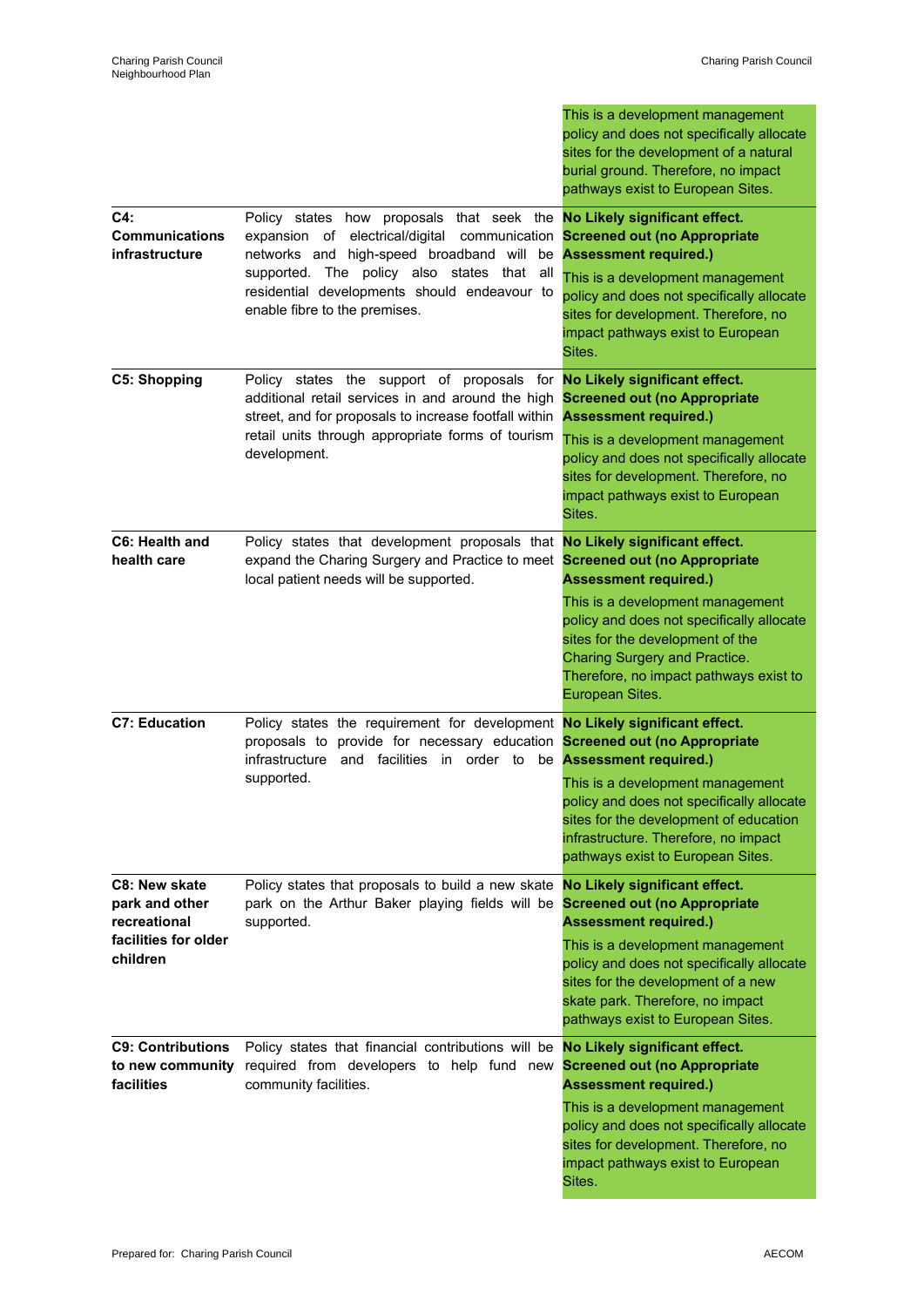| <b>T1: Traffic</b><br>congestion and<br>speed                | Policy lists development proposals that will be No Likely significant effect.<br>supported based on traffic congestion and speed.<br>These<br>include<br>proposals<br>that<br>result<br>in<br>improvements to free flow of traffic, proposals that<br>reduce speed of traffic through Charing village,<br>and proposals to reduce the number of HGVs<br>travelling through Station road and Pluckley road. | <b>Screened out (no Appropriate</b><br><b>Assessment required.)</b><br>This is a development management<br>policy and does not specifically allocate<br>sites for development. Therefore, no<br>impact pathways exist to European<br>Sites.                                                                               |
|--------------------------------------------------------------|------------------------------------------------------------------------------------------------------------------------------------------------------------------------------------------------------------------------------------------------------------------------------------------------------------------------------------------------------------------------------------------------------------|---------------------------------------------------------------------------------------------------------------------------------------------------------------------------------------------------------------------------------------------------------------------------------------------------------------------------|
| <b>T2: Pedestrian</b><br>safety                              | Policy states the need for development proposals<br>demonstrate pedestrian safety and how<br>to<br>proposals to make the centre of Charing more<br>attractive to pedestrians will be supported.                                                                                                                                                                                                            | No Likely significant effect.<br><b>Screened out (no Appropriate</b><br><b>Assessment required.)</b><br>This is a development management<br>policy and does not specifically allocate<br>sites for development. Therefore, no<br>impact pathways exist to European<br>Sites.                                              |
| parking spaces                                               | T3: Residential car Policy states the requirements for Residential car No Likely significant effect.<br>parking spaces for developments                                                                                                                                                                                                                                                                    | <b>Screened out (no Appropriate</b><br><b>Assessment required.)</b><br>This is a development management<br>policy and does not specifically allocate<br>sites for development. Therefore, no<br>impact pathways exist to European<br>Sites.                                                                               |
| <b>T4: Charing</b><br>village parking                        | Policy states the support for development<br>proposals for additional public car parking in<br>Charing village centre.                                                                                                                                                                                                                                                                                     | No Likely significant effect.<br><b>Screened out (no Appropriate</b><br><b>Assessment required.)</b><br>This is a development management<br>policy and does not specifically allocate<br>sites for the development of public car<br>parks. Therefore, no impact pathways<br>exist to European Sites.                      |
| T5: Rights of way,<br>bridleways, and<br>cycleways           | Policy states that development proposals will be No Likely significant effect.<br>expected to take opportunities to connect with and Screened out (no Appropriate<br>enhance public rights of way, bridleways and cycle <b>Assessment required.)</b><br>ways, and that new developments should seek to<br>connect with footpaths and cycleways.                                                            | This is a development management<br>policy and does not specifically allocate<br>sites for the development of public<br>rights of way, bridleways and<br>cycleways. Therefore, no impact<br>pathways exist to European Sites.                                                                                             |
| <b>EC1: Locations</b><br>allocated for new<br>business units | Policy allocated sites for the development of new<br>business premises,<br>and<br>that development<br>proposals will be expected to demonstrate the<br>suitability of design and use whilst ensuring<br>appropriate servicing and access arrangements                                                                                                                                                      | No Likely significant effect. Screened<br>out (no Appropriate Assessment<br>required.)<br>The allocation of 3 sites within the<br>parish are within sites already proposed<br>for development in Policy H1 and S28.<br>Therefore, the impact pathways have<br>already been covered in those likely<br>significant effect. |
| EC2: Mixed use<br>developments                               | Policy states that mixed use developments,<br>comprising commercial and domestic properties,<br>will be supported on Parsons Mead, sites S28,<br>S29, and S55, and any new housing sites                                                                                                                                                                                                                   | No Likely significant effect.<br><b>Screened out (no Appropriate</b><br><b>Assessment required.)</b>                                                                                                                                                                                                                      |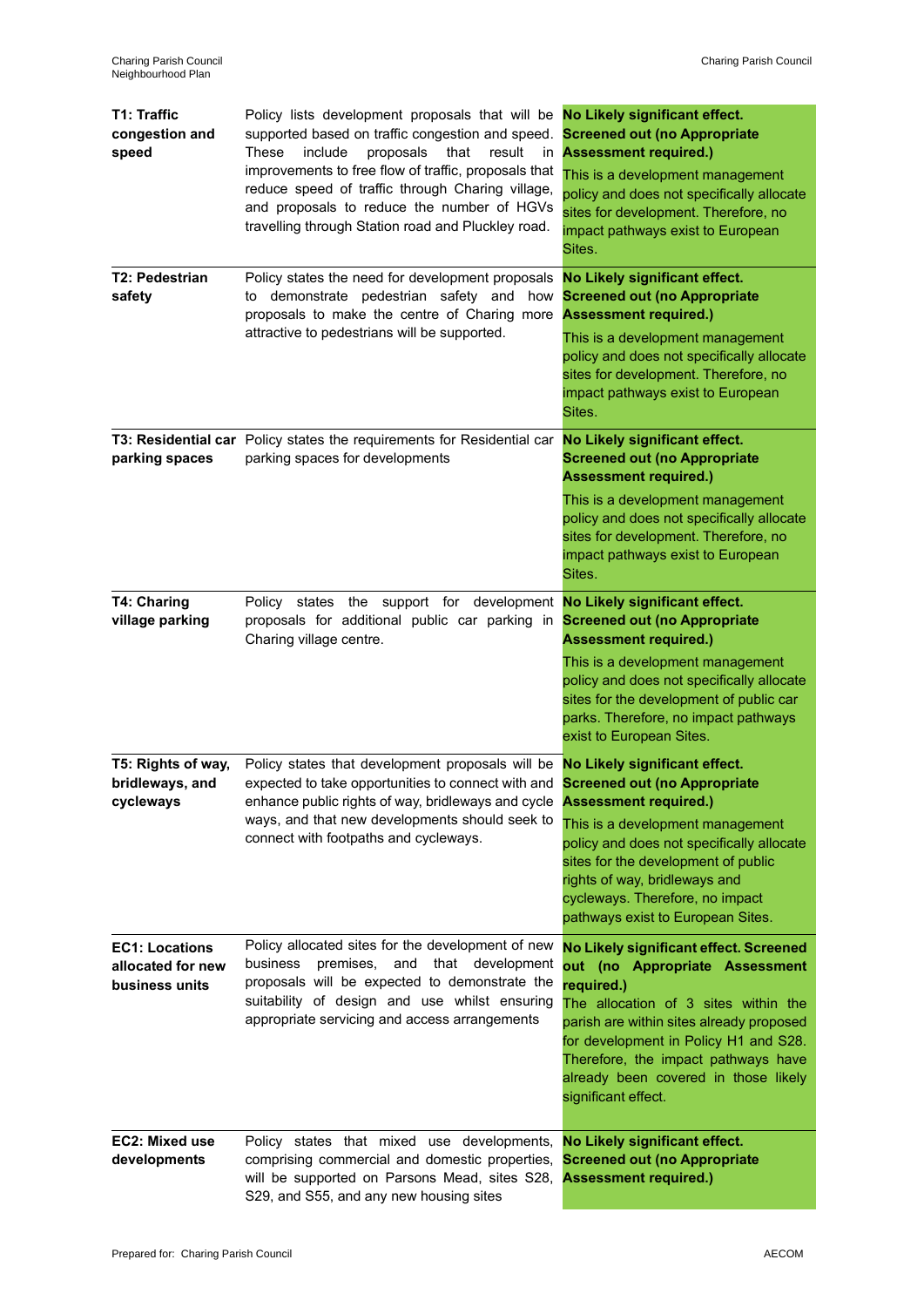|                                                                                     |                                                                                                                                                                                                                                                                                              | This is a development management<br>policy and does not specifically allocate<br>sites for development. Therefore, no<br>impact pathways exist to European<br>Sites.                                                                                                         |
|-------------------------------------------------------------------------------------|----------------------------------------------------------------------------------------------------------------------------------------------------------------------------------------------------------------------------------------------------------------------------------------------|------------------------------------------------------------------------------------------------------------------------------------------------------------------------------------------------------------------------------------------------------------------------------|
| Policy EC3:<br><b>Protection of</b><br>existing<br>commercial /<br>industrial zones | Policy states the protection of existing commercial<br>/ industrial zones listed in the policy.                                                                                                                                                                                              | No Likely significant effect.<br><b>Screened out (no Appropriate</b><br><b>Assessment required.)</b><br>This is a development management<br>policy and does not specifically allocate<br>sites for development. Therefore, no<br>impact pathways exist to European<br>Sites. |
| E1: Historic<br>environment                                                         | Policy states that any designated heritage assets<br>in the parish will be conserved and enhanced for<br>their historic significance, and any development<br>proposals that affect non-designated historic<br>assets will be considered taking account of any<br>harm or loss to the assets. | No Likely significant effect.<br><b>Screened out (no Appropriate</b><br><b>Assessment required.)</b><br>This is a development management<br>policy and does not specifically allocate<br>sites for development. Therefore, no<br>impact pathways exist to European<br>Sites. |
| Policy E2: Listed<br>buildings & non-<br>designated<br>heritage assets              | Policy states that proposals will be supported that<br>ensure that listed buildings, and non-designated<br>heritage assets, in this plan will be maintained, or<br>suitably restored.                                                                                                        | No Likely significant effect.<br><b>Screened out (no Appropriate</b><br><b>Assessment required.)</b><br>This is a development management<br>policy and does not specifically allocate<br>sites for development. Therefore, no<br>impact pathways exist to European<br>Sites. |
| Policy E3: The<br>archbishop's<br>palace                                            | Policy states the support for proposals for ongoing<br>restoration and if shown to enhance public access.                                                                                                                                                                                    | No Likely significant effect.<br><b>Screened out (no Appropriate</b><br><b>Assessment required.)</b><br>This is a development management<br>policy and does not specifically allocate<br>sites for development. Therefore, no<br>impact pathways exist to European<br>Sites. |
| Policy E4:<br><b>Designation of</b><br>local green<br>spaces in the<br>parish       | Policy lists designated Local Green Spaces within<br>the parish.                                                                                                                                                                                                                             | No Likely significant effect.<br><b>Screened out (no Appropriate</b><br><b>Assessment required.)</b><br>This is a development management<br>policy and does not specifically allocate<br>sites for development. Therefore, no<br>impact pathways exist to European<br>Sites. |
| Policy E5: Local<br>green space<br>development                                      | Policy states that proposals for inappropriate<br>development will only be allowed in very special<br>circumstances, listed in the policy.                                                                                                                                                   | No Likely significant effect.<br><b>Screened out (no Appropriate</b><br><b>Assessment required.)</b><br>This is a development management<br>policy and does not specifically allocate<br>sites for development. Therefore, no<br>impact pathways exist to European<br>Sites. |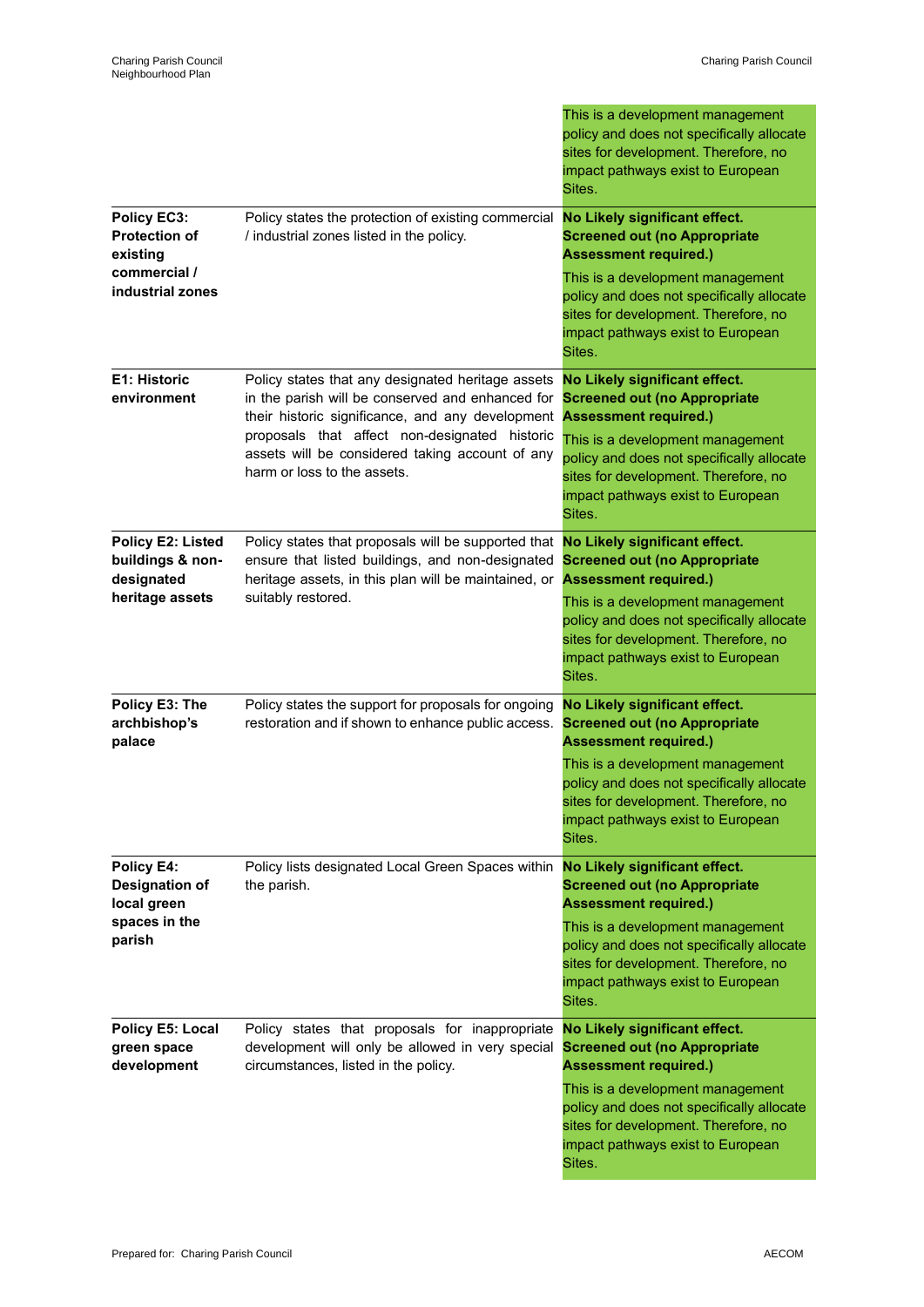| Policy E6:<br>Landscape<br>strategy, and<br>safeguarding and<br>enhancing<br>biodiversity           | Policy states the requirements of development<br>proposals to include a proportionate landscape<br>strategy, should put forward proposals to enhance<br>the biodiversity and green infrastructure, and<br>should safeguard features of nature conservation<br>interest. | No Likely significant effect.<br><b>Screened out (no Appropriate</b><br><b>Assessment required.)</b><br>This is a development management<br>policy and does not specifically allocate<br>sites for development. Therefore, no<br>impact pathways exist to European<br>Sites. |
|-----------------------------------------------------------------------------------------------------|-------------------------------------------------------------------------------------------------------------------------------------------------------------------------------------------------------------------------------------------------------------------------|------------------------------------------------------------------------------------------------------------------------------------------------------------------------------------------------------------------------------------------------------------------------------|
| Policy E7: Views                                                                                    | Policy states that developments will not be <b>No Likely significant effect.</b><br>supported that significantly detract from views<br>listed in the policy.                                                                                                            | <b>Screened out (no Appropriate</b><br><b>Assessment required.)</b><br>This is a development management<br>policy and does not specifically allocate<br>sites for development. Therefore, no<br>impact pathways exist to European<br>Sites.                                  |
| <b>Policy E8: Climate</b><br>change                                                                 | Policy<br>requirements<br>states<br>the<br>for<br>new<br>developments to be supported in regards to<br>climate change.                                                                                                                                                  | No Likely significant effect.<br><b>Screened out (no Appropriate</b><br><b>Assessment required.)</b><br>This is a development management<br>policy and does not specifically allocate<br>sites for development. Therefore, no<br>impact pathways exist to European<br>Sites. |
| Policy H1: Land<br>allocation at<br><b>Parsons Mead &amp;</b><br><b>Burleigh</b><br><b>Bungalow</b> | Policy allocates land at Parsons Mead & Burleigh<br>Bungalow for the development of up to 48 open<br>market houses, a new community centre, and<br>other community facilities.                                                                                          | <b>Likely Significant Effect. Screened</b><br>ın.<br>The allocation of land at Parsons Mead<br>& Burleigh Bungalow within the parish,<br>which could lead to likely significant<br>effects to water quality.                                                                 |
| Policy H2:<br><b>Housing in</b><br><b>Charing Heath</b>                                             | Policy states that small-scale developments will be<br>supported on appropriate sites within the confines<br>of Charing Heath.                                                                                                                                          | No Likely significant effect.<br><b>Screened out (no Appropriate</b><br><b>Assessment required.)</b><br>This is a development management<br>policy and does not specifically allocate<br>sites for development. Therefore, no<br>impact pathways exist to European<br>Sites. |
| Policy H3:<br><b>Allocation of land</b><br>next to Crofters                                         | Policy allocates land next to Crofters for the<br>development of up to 9 dwellings provided they<br>follow listed requirements.                                                                                                                                         | <b>Likely Significant Effect. Screened</b><br>m.<br>The allocation of land next to Crofters<br>within the parish, which could lead to<br>likely significant effects to water quality.                                                                                        |
| Policy H4: Larger<br>new<br>developments                                                            | Policy states that proposals for further major<br>housing developments during the plan period will<br>not be supported.                                                                                                                                                 | No Likely significant effect.<br><b>Screened out (no Appropriate</b><br><b>Assessment required.)</b><br>This is a development management<br>policy and does not specifically allocate<br>sites for development. Therefore, no<br>impact pathways exist to European<br>Sites. |
| Policy H5:<br><b>Affordable</b><br>housing                                                          | Policy states the requirements for affordable<br>housing in regard to developments of 10 or more<br>dwellings, or sites of 0.5 hectares or more.                                                                                                                        | No Likely significant effect.<br><b>Screened out (no Appropriate</b><br><b>Assessment required.)</b><br>This is a development management<br>policy and does not specifically allocate                                                                                        |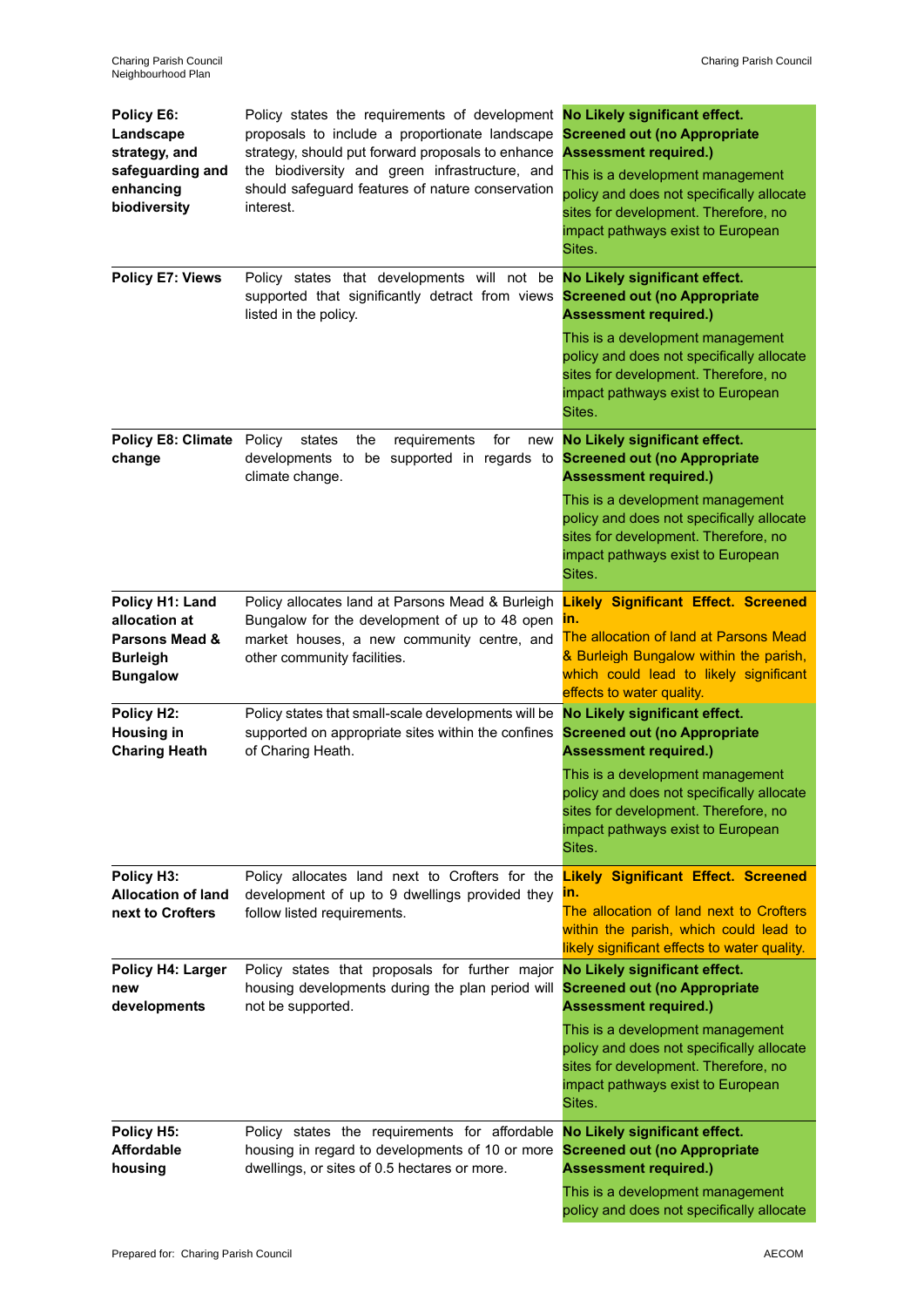|                                                            |                                                                                                                                                         | sites for development. Therefore, no<br>impact pathways exist to European<br>Sites.                                                                                  |
|------------------------------------------------------------|---------------------------------------------------------------------------------------------------------------------------------------------------------|----------------------------------------------------------------------------------------------------------------------------------------------------------------------|
| Policy H6: Local-<br>needs housing                         | Policy states that new affordable housing should<br>be made available to those with a local connection.<br>which is defined in the policy.              | No Likely significant effect.<br><b>Screened out (no Appropriate</b><br><b>Assessment required.)</b>                                                                 |
|                                                            |                                                                                                                                                         | This is a development management<br>policy and does not specifically allocate<br>sites for development. Therefore, no<br>impact pathways exist to European<br>Sites. |
| Policy H7: Local-<br>needs housing on<br>exception sites   | Policy states that proposals for the development of<br>small-scale housing schemes of less than 10<br>dwellings for local needs where housing would not | No Likely significant effect.<br><b>Screened out (no Appropriate</b><br><b>Assessment required.)</b>                                                                 |
|                                                            | normally be permitted will be supported.                                                                                                                | This is a development management<br>policy and does not specifically allocate<br>sites for development. Therefore, no<br>impact pathways exist to European<br>Sites. |
| Policy H8: Size of<br>homes                                | Policy states the requirements of home sizes<br>within developments.                                                                                    | No Likely significant effect.<br><b>Screened out (no Appropriate</b><br><b>Assessment required.)</b>                                                                 |
|                                                            |                                                                                                                                                         | This is a development management<br>policy and does not specifically allocate<br>sites for development. Therefore, no<br>impact pathways exist to European<br>Sites. |
| Policy H9: Mixed<br>development                            | Policy states the requirement for all future<br>developments to provide a mix of residential and<br>commercial premises.                                | No Likely significant effect.<br><b>Screened out (no Appropriate</b><br><b>Assessment required.)</b>                                                                 |
|                                                            |                                                                                                                                                         | This is a development management<br>policy and does not specifically allocate<br>sites for development. Therefore, no<br>impact pathways exist to European<br>Sites. |
| Policy H10:<br><b>Housing in</b><br><b>Charing Heath</b>   | Policy states the requirement for housing within<br>the confines of Charing Heath to integrate with the<br>existing settlement.                         | No Likely significant effect.<br><b>Screened out (no Appropriate</b><br><b>Assessment required.)</b>                                                                 |
|                                                            |                                                                                                                                                         | This is a development management<br>policy and does not specifically allocate<br>sites for development. Therefore, no<br>impact pathways exist to European<br>Sites. |
| Policy H11: Infill<br>development                          | Policy lists the requirements for infill development<br>to be supported.                                                                                | No Likely significant effect.<br><b>Screened out (no Appropriate</b><br><b>Assessment required.)</b>                                                                 |
|                                                            |                                                                                                                                                         | This is a development management<br>policy and does not specifically allocate<br>sites for development. Therefore, no<br>impact pathways exist to European<br>Sites. |
| Policy H12: New<br>development,<br>including<br>extensions | that small-scale<br>states<br>development<br>Policy<br>normally up to 5 dwellings or extensions may be<br>supported                                     | No Likely significant effect.<br><b>Screened out (no Appropriate</b><br><b>Assessment required.)</b>                                                                 |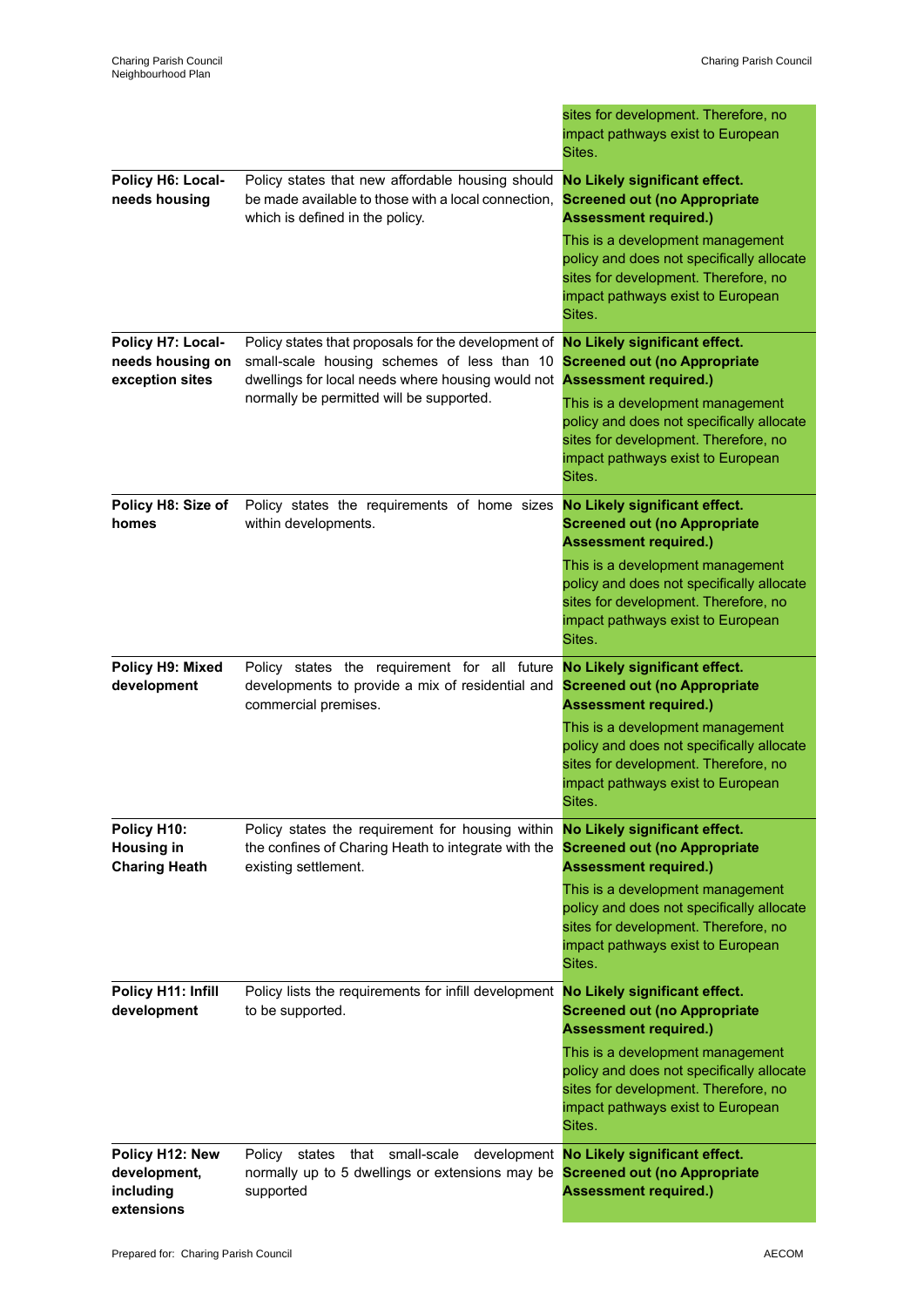| outside village                                                  |                                                                                                                                                                                                    | This is a development management                                                                                                                                                                                                                                                  |
|------------------------------------------------------------------|----------------------------------------------------------------------------------------------------------------------------------------------------------------------------------------------------|-----------------------------------------------------------------------------------------------------------------------------------------------------------------------------------------------------------------------------------------------------------------------------------|
| confines                                                         |                                                                                                                                                                                                    | policy and does not specifically allocate<br>sites for development. Therefore, no<br>impact pathways exist to European<br>Sites.                                                                                                                                                  |
| Policy H13:<br>Development in<br>residential<br>gardens          | Policy states that development proposals involving<br>partial redevelopment<br>the complete<br>or<br>of<br>residential garden land will be permitted as long as<br>it follows listed requirements. | No Likely significant effect.<br><b>Screened out (no Appropriate</b><br><b>Assessment required.)</b><br>This is a development management<br>policy and does not specifically allocate<br>sites for development. Therefore, no<br>impact pathways exist to European<br>Sites.      |
| Policy H14:<br>Development on<br>groundwater<br>protection zones | Policy states that appropriate site investigation will<br>be carried out if the development site overlies a<br>groundwater protection zone.                                                        | No Likely significant effect.<br><b>Screened out (no Appropriate</b><br><b>Assessment required.)</b><br>This is a development management<br>policy and does not specifically allocate<br>sites for development. Therefore, no<br>impact pathways exist to European<br>Sites.      |
| Policy H15: Rest<br>of site S55 (S55/2)                          | Policy<br>states<br>the<br>requirements<br>for<br>development to be supported.                                                                                                                     | site No Likely significant effect.<br><b>Screened out (no Appropriate</b><br><b>Assessment required.)</b><br>This is a development management<br>policy and does not specifically allocate<br>sites for development. Therefore, no<br>impact pathways exist to European<br>Sites. |
| Policy D1: Good<br>design                                        | Policy lists the design requirements for all forms of<br>new development such as water conservation,<br>sustainable design, etc.                                                                   | No Likely significant effect.<br><b>Screened out (no Appropriate</b><br><b>Assessment required.)</b><br>This is a development management<br>policy and does not specifically allocate<br>sites for development. Therefore, no<br>impact pathways exist to European<br>Sites.      |
| Policy D2: Good,<br>imaginative and<br>innovative design         | Policy states that development proposals which<br>demonstrably address the listed considerations<br>about design will be supported.                                                                | No Likely significant effect.<br><b>Screened out (no Appropriate</b><br><b>Assessment required.)</b><br>This is a development management<br>policy and does not specifically allocate<br>sites for development. Therefore, no<br>impact pathways exist to European<br>Sites.      |
| <b>Policy D3: Street</b><br>furniture                            | Policy lists the requirements for the development No Likely significant effect.<br>of street furniture.                                                                                            | <b>Screened out (no Appropriate</b><br><b>Assessment required.)</b><br>This is a development management<br>policy and does not specifically allocate<br>sites for development. Therefore, no<br>impact pathways exist to European<br>Sites.                                       |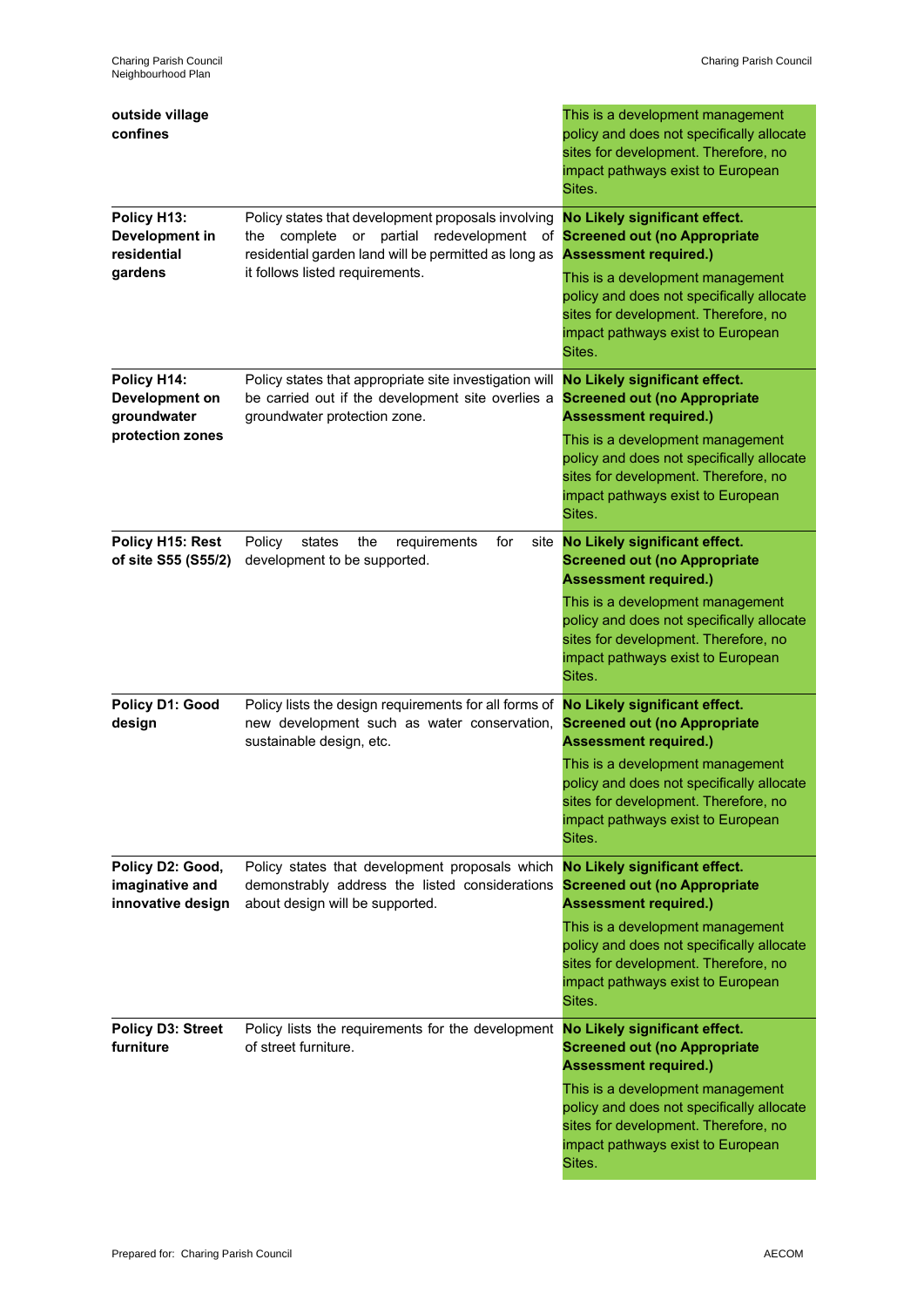# **6. Appropriate Assessment**

# **Introduction**

- 6.1 Whilst the law does not prescribe how an Appropriate Assessment should be undertaken or presented, an Appropriate Assessment must consider all impact pathways that have been screened in, whether they are due to policies alone or to impact pathways that may arise in combination with other projects and plans. That analysis is the purpose of this section. The law does not require the 'alone' and 'in combination' effects to be examined separately provided all effects are discussed.
- 6.2 The draft NP allocates at least 57 new dwellings spread between two sites. These allocations are described in Chapter 0.
- 6.3 By virtue of the small amount of housing proposed within the draft NP, effects on the integrity of the Stodmarsh SAC/SPA/Ramsar sites from increased phosphorus levels are inherently 'in combination' with all other growth within the hydrological catchment of this European site. However, for completeness, the potential impacts of draft NP housing development in isolation are also assessed.
- 6.4 The HRA screening exercise undertaken in Chapter 0 (see Table 2) concluded that Likely Significant Effects (LSEs) on the Stodmarsh SAC/SPA/Ramsar due to nutrient enrichment could not be excluded for draft NP Policies H1 and H3. Therefore, it was necessary to proceed to the next stage of HRA known as Appropriate Assessment.

## **Appropriate Assessment of Phosphorus and Nitrogen Impacts on Stodmarsh SAC/SPA/Ramsar**

- 6.5 Considering that Charing Parish is hydrologically connected to Stodmarsh SAC/SPA/Ramsar (via the River Stour) there is a risk that conversion of greenfield sites to hardstanding and poor drainage could lead to contaminated runoff causing an excessive build-up of nutrients in water bodies flowing into the SPA/SAC/Ramsar.
- 6.6 The quality of the water that feeds European Sites is an important nature determinant of their habitats and the species they support<sup>16</sup>. Rivers, streams and aquatic environments supported/that are fed by these sites can be affected by pollution from road run-off such as oil/ vehicle chemicals, and in the winter increased salt from de-icing the roads and pollution incident(s).
- 6.7 Within areas of excavation (i.e. construction activities) there is a potential for increased risk to groundwater resources from any spills/ leaks of fuel, oil and/or sediment.
- 6.8 The impacts of poor water quality entering European sites can have far-reaching consequences similar to air quality. For example:
	- At high levels, toxic chemicals and metals can result in immediate death of aquatic life, and can have detrimental effects even at lower levels, including increased vulnerability to disease and changes in wildlife behaviour. Eutrophication, the enrichment of plant nutrients in water, increases plant growth and consequently results in oxygen depletion. Algal blooms, which commonly result from eutrophication, increase turbidity and decrease light penetration. The decomposition of organic wastes that often accompanies eutrophication deoxygenates water further, augmenting the oxygen depleting effects of eutrophication. In the marine environment, nitrogen is the limiting plant nutrient and so eutrophication is associated with

<sup>16</sup> Johnson, W.W. and Finley, M.T., 1980. *Handbook of acute toxicity of chemicals to fish and aquatic invertebrates: Summaries of toxicity tests conducted at Columbia National Fisheries Research Laboratory, 1965-78* (No. 137). US Fish and Wildlife Service.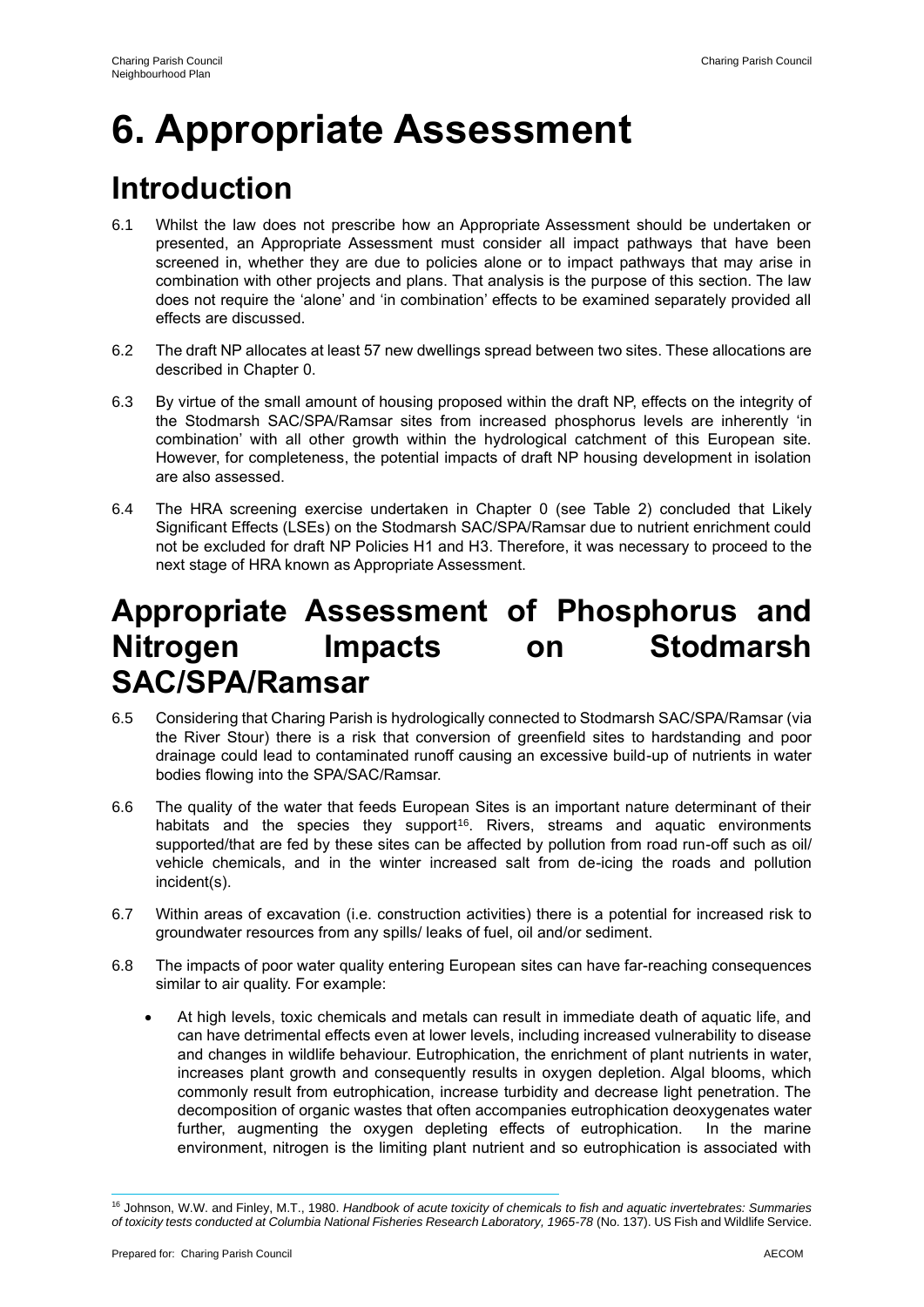discharges containing available nitrogen<sup>17 18</sup>. At lower concentrations, detrimental effects can also be experienced, including increased vulnerability to disease and changes in wildlife behaviour<sup>19</sup>.

- Some pesticides, industrial chemicals, and components of sewage effluent are suspected to interfere with the functioning of the endocrine system, possibly having negative effects on the reproduction and development of aquatic life.
- 6.9 Stodmarsh SPA/SAC/Ramsar supports a variety of wetland habitats including open water, reedbeds, grazing marsh and alder *Alnus glutinosa* carr. In turn, these habitats support a diversity of features that are the primary reason for SPA/SAC/Ramsar selection. Different species have their own optimal ranges and tolerance levels for these parameters (and these can vary from season to season).
- 6.10 For example, the Desmoulin's whorl snail *Vertigo moulinsiana* snail lives in swamps, fens and marshes, bordering rivers, lakes and ponds, or in river floodplains and is found on tall monocotyledons. For fen habitats, good water quality is one of the most important hydrological elements<sup>20</sup>. Poor water quality arising from pollution contaminates or changes in Biochemical Oxygen Demand (BOD) could result in the loss of supported habitat suitable to Desmoulin's whorl snail. Natural England's Site Improvement Plan for the Stodmarsh SAC/SPA/Ramsar highlights that water pollution is a current threat to the integrity of the site. Nutrient-enriched water and/or contaminated water may leach into the SAC/SPA/Ramsar and degrade habitats.

## **Background**

- 6.11 The risk and frequency of surface water flooding (i.e. the failure to adequately drain rainwater) can increase when hard, impermeable surfaces are constructed on greenfield land<sup>21</sup>. In the event of inappropriate or inadequate drainage design, contaminated water (i.e. toxic chemicals dissolved into flood water) could leach into surrounding water courses and thereafter to the SAC/SPA/Ramsar.
- 6.12 As groundwater migrates, natural filtration occurs; this has a positive correlation with increased distance travelled from the point source<sup>22</sup>. However, due to the hydrological relationship of Charing to Stodmarsh SAC/SPA/Ramsar the movement of contaminated water through this system could occur as a result of development in isolation or in-combination with surrounding parishes during times of flooding and/or due to poor drainage design. In addition, Stodmarsh SAC/SPA/Ramsar supports two lakes (Reserve Lake/Stodmarsh Nature Reserve Pool and Collards Lake/ Great Puckstone Lake) that has been identified by Natural England to have unfavourable water quality, as a result of high phosphate and nitrogen concentrations.

### **Discussion**

- 6.13 All allocated sites are within the basin catchment and within close proximity of the River Stout. Therefore, there is a risk of pollution during and post-construction to reach the Stodmarsh SAC/SPA/Ramsar, in the absence of mitigation.
- 6.14 Preventing further surface water runoff and flood risk within Charing Parish can be mitigated using high quality drainage design that prevents surface water entering environmentally sensitive areas, and standard construction pollution controls. Based on its policies, the Charing NP recognises this risk and provides policy mitigation for the management of surface water/flooding/drainage:

<sup>17</sup> Rabalais, N.N., 2002. Nitrogen in aquatic ecosystems. *AMBIO: A Journal of the Human Environment*, *31*(2), pp.102-113.

<sup>18</sup> Howarth, R.W. and Marino, R., 2006. Nitrogen as the limiting nutrient for eutrophication in coastal marine ecosystems: evolving views over three decades. *Limnology and Oceanography*, *51*(1part2), pp.364-376.

<sup>19</sup> Poulin, R., 1992. Toxic pollution and parasitism in freshwater fish. *Parasitology Today*, *8*(2), pp.58-61.

<sup>&</sup>lt;sup>20</sup> Killeen IJ (2003). Ecology of Desmoulin's Whorl Snail. Conserving Natura 2000 Rivers Ecology Series No. 6. English Nature, Peterborough.

<sup>21</sup> GOV (2016). *Flood risk and coastal change.* Available online: https://www.gov.uk/guidance/flood-risk-and-coastal-change [Accessed: 15/01/20]

<sup>22</sup> Cheremisinoff, N.P., 1998. *Groundwater remediation and treatment technologies*. Elsevier.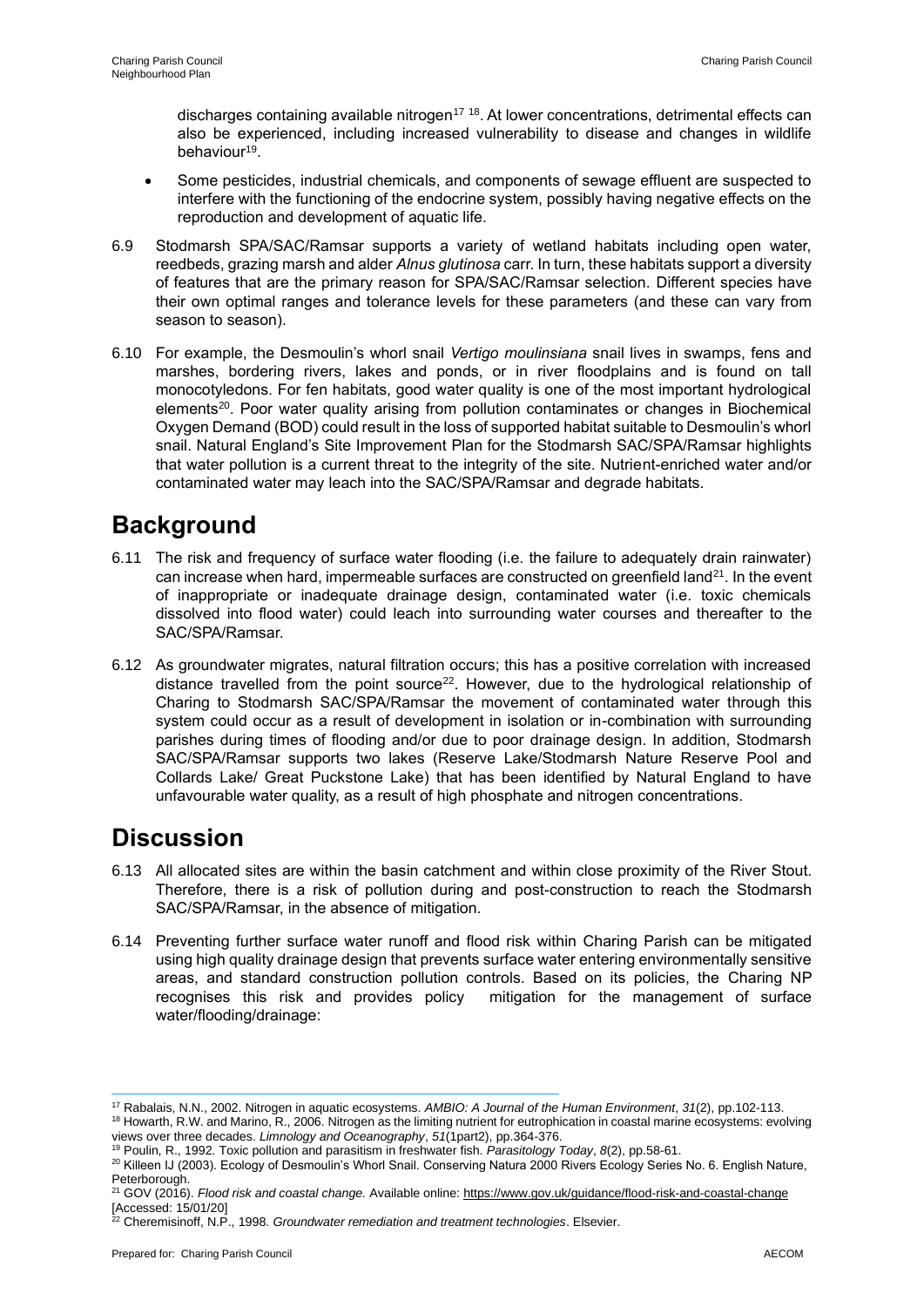- Policy C2: '*New developments must ensure sustainable drainage systems to address surface water drainage'*.
- Policy E8: '*Development will be supported which ensures appropriate flood defences.'*
- Policy H14: 'Where a site for development overlies a Groundwater Protection Zone, an *appropriate site investigation and risk assessment will be required to be undertaken, in consultation with the Environment Agency, prior to the grant of planning permission.'*
- Policy D1 (**Climate change)**: *'New buildings, infrastructure and landscape should be resilient to climate change and other environmental threats in the long-term. Policies and plans should take a proactive approach to mitigating and adapting to climate change impacts, such as periods of increased and reduced precipitation (i. e. surface water flood risk and water use/supply).'*
- Policy D1: '*Surfacing of large areas with concrete or tarmac should be avoided. Brick or block paving should be encouraged; in areas of light use, pea shingle on hoggin would be a viable alternative. In general, a permeable or semi-permeable surface would assist with minimising run-off and localised flooding.'*
- 6.15 In addition, drainage and flooding mitigation measures are provided by the overarching Ashford LP, to which all development in Charing Parish must adhere:
	- Policy ENV6: '*Proposals for new development should contribute to an overall flood risk reduction. Development will only be permitted where it would not be at an unacceptable risk of flooding on the site itself, and there would be no increase to flood risk elsewhere.*'
	- Policy ENV9: '*All development should include appropriate sustainable drainage systems (SuDS) for the disposal of surface water, in order to avoid any increase in flood risk or adverse impact on water quality, and to mimic the drainage from the pre-developed site.'*
	- Policy ENV9: '*Demonstrate that opportunities have been taken to integrate sustainable drainage with biodiversity enhancements through appropriately designed surface water systems, as well as contribute to amenity and open space.'*
- 6.16 While in practice this will be reassessed in detail at the planning application level (as the precise details of development design are further refined at that stage and definitive assessments cannot be done until the design work is advanced and a contractor identified), it is considered that an explicit reference is required in the Charing Neighbourhood Plan. Policy C2 currently states that '*New developments must ensure sustainable drainage systems to address surface water drainage'* and Policy E8 identifies that '*Development will be supported which ensures appropriate flood defences'.* However, these policy statements solely address flood risk. **It is strongly recommended that wording is also included in Policy C2 to identify that new development will not be supported unless it provides details of the measures that will be taken to ensure that polluted runoff (including suspended sediment) does not leave the site and enter the R. Stour and surrounding waterbodies, both during and post construction.**

## **Water quality: discharge of treated sewage effluent**

6.17 In addition to the water quality characters described above, water quality components also include components such as dissolved oxygen, acidity/alkalinity, levels of other chemicals such as nitrogen and phosphorous, amounts of suspended solids and heavy metals. Dissolved oxygen is affected by the Biochemical Oxygen Demand (BOD); the higher the BOD the lower the dissolved oxygen available in the water for fish and other wildlife. Excess nutrients can lead to various impacts including algal blooms and smothering growth of large algae, while high ammonia concentrations and heavy metals are directly toxic to aquatic life. Each species has its own tolerance range with respect to water quality. For example, fish, such as the salmon, which are totally dependent on water are more sensitive to changes in water quality. Water quality can have other indirect effects, for example high volumes of nitrogen and phosphorous can lead to algal blooms and excessive growth of other water plants.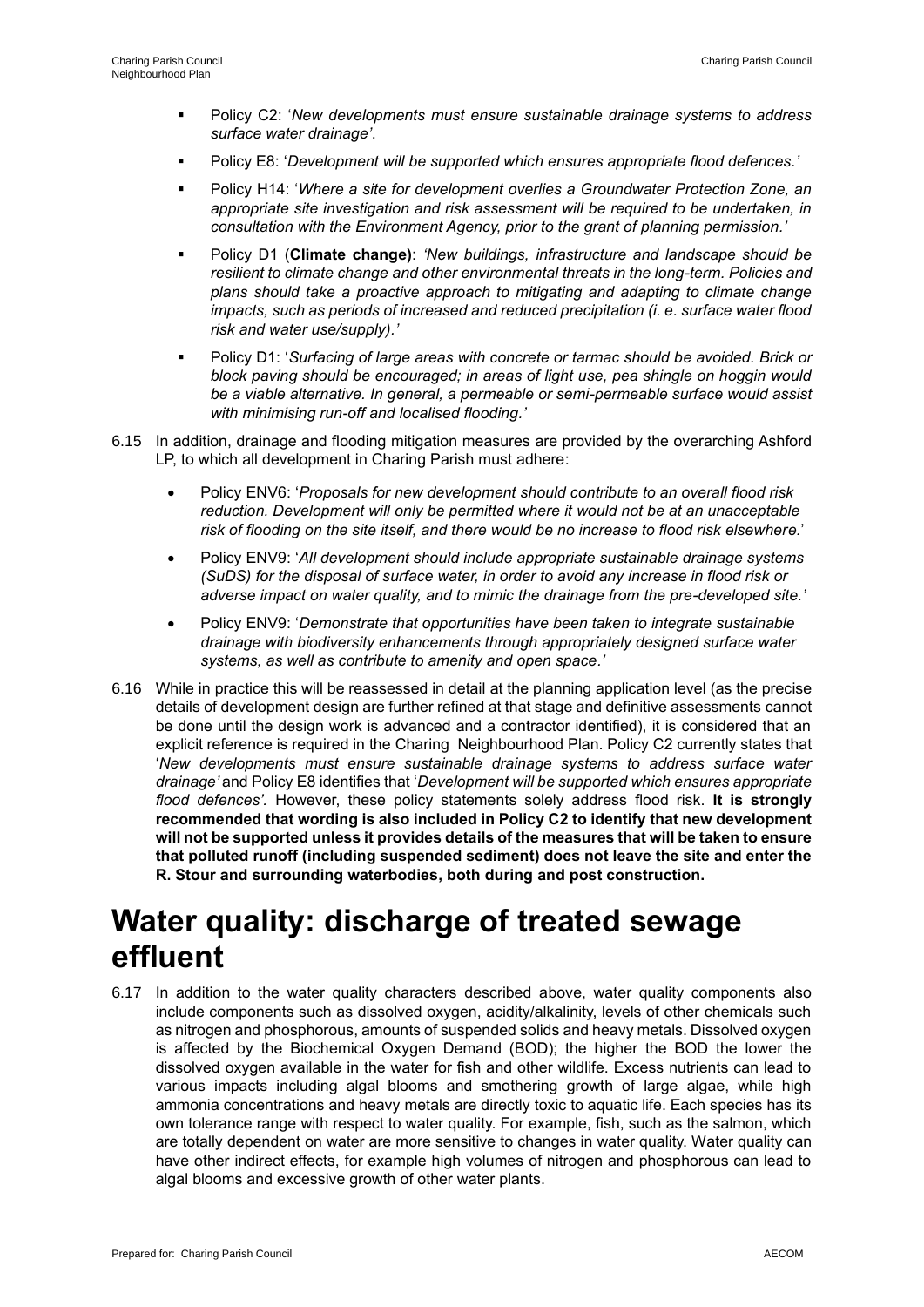### **Background**

- 6.18 Increased housing development at Charing village would likely lead to increased sewage production. As such, there is potential risk that increased sewage could degrade the water quality (i.e. through increased phosphorus discharge) of Stodmarsh SAC/SPA/Ramsar when in the absence of environmental mitigation and adequate wastewater treatment works<sup>23</sup>.
- 6.19 The high levels of phosphorus in the R. Stour catchment are primarily caused by wastewater from existing housing and agricultural sources, though some local and 'within site' processes can occur and there is suspected mine waste contamination in some areas of the Stour. There are a number of mechanisms already in place to reduce the amount of nutrient inputs within the river and lake catchments and coastal waterbodies. Within the R. Stour catchment both Defra and partnership funded Catchment Sensitive Farming (CSF) programmes work with agriculture to reduce diffuse agricultural sources of pollution, such as fertiliser and slurry run-off. To achieve this goal, the CSF partnership delivers practical solutions and targeted support to farmers and land managers to take voluntary action to reduce diffuse water pollution from agriculture to protect water bodies and the environment. The Stour has been a priority catchment under CSF since phase 1 (2006).
- 6.20 In addition, the Wastewater Treatment Works (WwTWs) that discharge to the catchment of the Stodmarsh SAC/SPA/Ramsar are the subject of an investigation under the Water Industry National Environment Programme (WINEP), which determines the extent of the hydrological connection of WwTWs and sewerage assets to the Stodmarsh lakes. Furthermore, it quantifies the extent to which these assets are contributing to existing and potential future water quality failures.

### **Discussion**

- 6.21 The Environment Agency's Water Industry National Environment Programme (WINEP) aims to investigate the impacts of discharged sewage effluent to Stodmarsh designated sites.
- 6.22 The wastewater treatment works (WwTW) or sewage treatment works (STW) that serves Charing Parish is Charing WwTW, this WwTW feeds into the Great Stour River. As a result of the WwTW location and hydrological relationship to European sites nutrient neutrality calculations were undertaken to investigate if residential development at Charing would impact European Site integrity. Note that these are preliminary calculations and must be re-run for any planning application.
- 6.23 Any new residential or employment development in Charing as a result of the Neighbourhood Plan has potential to result in increased levels of nutrients entering Stodmarsh SAC/SPA/Ramsar. While the level of development in the NP is modest in itself (i.e. 57 dwellings), this will operate 'in combination' with all other existing and future development connected to Charing WwTW.
- 6.24 The overarching LP does afford protection to the Stodmarsh SAC/SPA/Ramsar:
	- Policy C2: 'New development proposals must, in liaison with any sewage providers, *ensure adequate foul sewage infrastructure and capacity exists to serve the proposal'*.
- 6.25 In addition, provided by the overarching Ashford LP:
	- Policy ENV8: '*All development proposals must provide a connection to the sewerage system at the nearest point of adequate capacity wherever feasible, as advised by the service provider, and ensure future access to the existing sewerage systems for maintenance and upsizing purposes'*.
- 6.26 Therefore, it is essential the NP provides appropriate mitigation for the discharge of sewage from the proposed 57 dwellings in Charing and demonstrates this has been assessed alone and incombination.

<sup>&</sup>lt;sup>23</sup> Jarvie, H. P., Neal, C., & Withers, P. J. (2006). Sewage-effluent phosphorus: a greater risk to river eutrophication than agricultural phosphorus?. *Science of the total environment*, *360*(1-3), 246-253.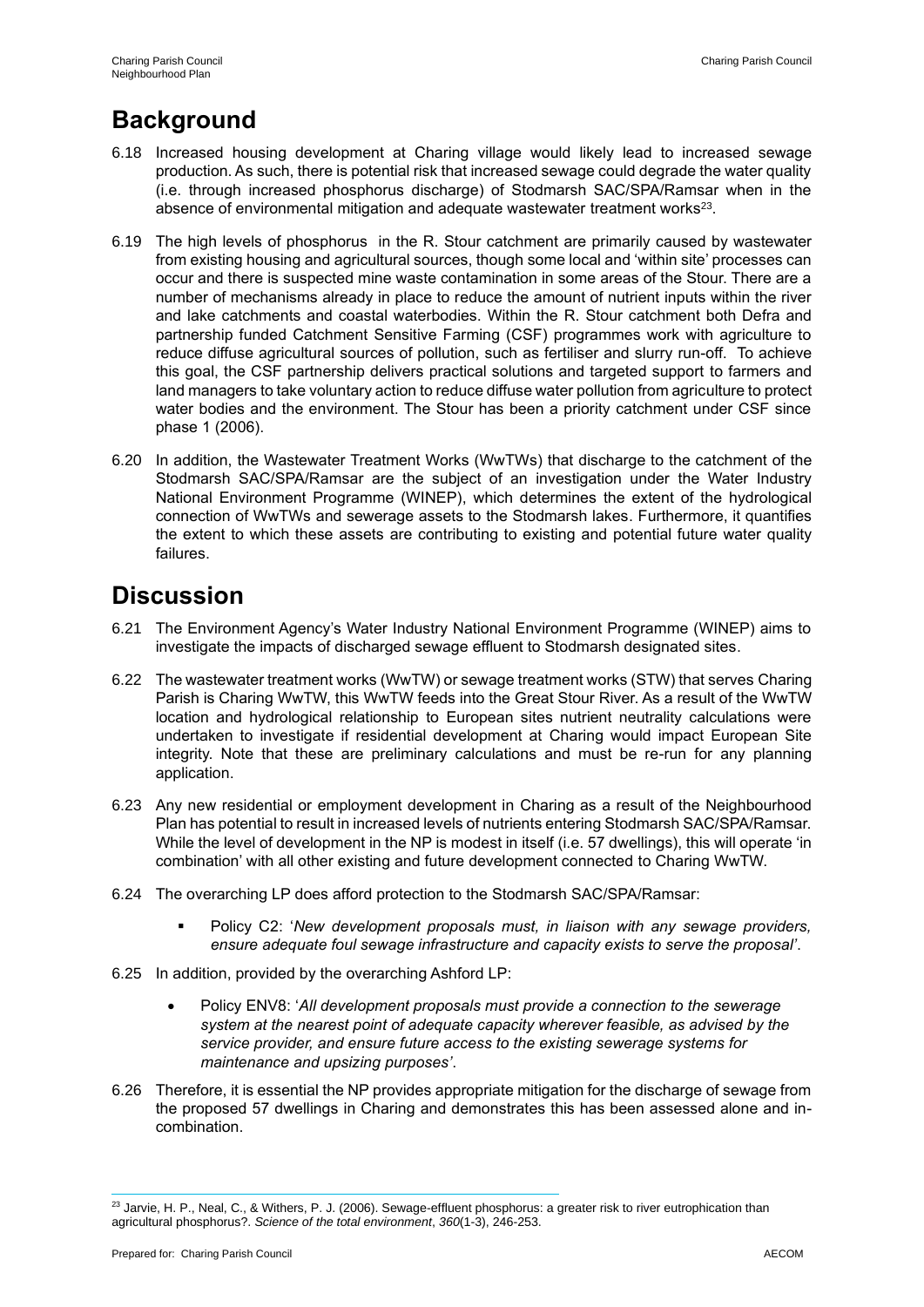- 6.27 Achieving nutrient neutrality is one way to address the existing uncertainty surrounding the impact of new development on designated sites. Natural England advises that a nutrient budget (TN and TP) can be calculated for new developments and has provided a guidance document to enable this to be calculated<sup>24</sup>. Such a calculation has been undertaken for this NP and is included in Appendix A. This can be used to show that development either avoids harm to protected sites from water quality issues or will need to provide mitigation required to ensure that there is no adverse effect with respect to nutrients. It will then be for the applicant to ensure that such mitigation is identified before their planning application is submitted.
- 6.28 Currently, Charing WwTW does not have a nitrogen Environmental Permit (mg/l TN). Therefore, an average figure for Southern Water WwTW of 27mg/l for nitrogen is used, which may change as new evidence becomes available. Using these data, the nutrient calculations for the allocated 57 dwellings indicate that their development would, without mitigation, lead to a net increase in nitrogen of 173.09 kg/TN/yr when compared to the 'no change' in existing land use scenario.
- 6.29 Charing WwTW does have an existing phosphorus permit limit of 0.5mg/l. According to the phosphorus neutrality calculations, the Charing NP would lead to an increase in phosphorus of 4.73 kg/TP/yr when compared to the 'no change' in existing land use scenario. Overall, there will be an increase in nutrient concentrations (both phosphorus and nitrogen) in treated sewage effluent from the Charing WwTW and nutrient neutrality would not be met in the absence of mitigation.
- 6.30 As such, in line with Natural England's nutrient neutrality advice on the Stodmarsh SAC/SPA/Ramsar, the following text is recommended for inclusion in Neighbourhood Plan Policy C2: '*The development will only be supported if it demonstrates nutrient neutrality regarding Stodmarsh SAC/SPA, both in relation to phosphorus and nitrogen.***'**
- 6.31 Assuming the developers' nutrient neutrality calculation confirms that mitigation is required, it is likely that a range of mitigation measures may need to be undertaken. These could be added to the NP as an explanatory note for Policy C2:**The following mitigation measures could be explored:**
	- **i. Secured agreement with the wastewater treatment provider that they will maintain an increase in nitrogen/phosphorous removal at the WwTW though this will be unlikely to be successful until after the WINEP study is completed and the measures required to achieve favourable conservation status with regards to treatment works have been agreed.**
	- **ii. Secured agreement with the wastewater treatment provider or others to provide and maintain an increase in nitrogen/phosphorous offsetting from catchment management measures (this may include mini-farm interceptor wetlands). This must take account of the restoration duties and must not hinder the ability to achieve the conservation objectives.**
	- **iii. Provide measures that will remove nitrogen/phosphorous draining from the development site or discharged by the WwTW (such as wetland or reedbed).**
	- **iv. Increase the size of the SANGs and Open Space provision for the development on agricultural land that removes more nitrogen/phosphorous loss from this source.**
	- **v. Establish changes to agricultural land in the wider landholding in perpetuity that removes more nitrogen/phosphorous loss from this source.**
	- **vi. Acquire, or support others in acquiring, agricultural land elsewhere within the river catchment area containing the development site (or the waste water treatment discharge if different), changing the land use in perpetuity (e.g. to woodland, heathland, saltmarsh, wetland or conservation grassland) to remove more nitrogen/phosphorous loss from this source and/or, if conditions are suitable, provide measures that will remove nitrogen/phosphorous on drainage pathways from land higher up the catchment (e.g. interception wetland).**

<sup>24</sup> Natural England (2019). *Advice on Nutrient Neutrality for New Development in the Stour Valley Catchment in Relation to Stodmarsh Designated Sites - For Local Planning Authorities*. Available online: https://www.havant.gov.uk/sites/default/files/documents/SolentNutrientAdviceV2June2019.pdf, accessed 25/03/2020.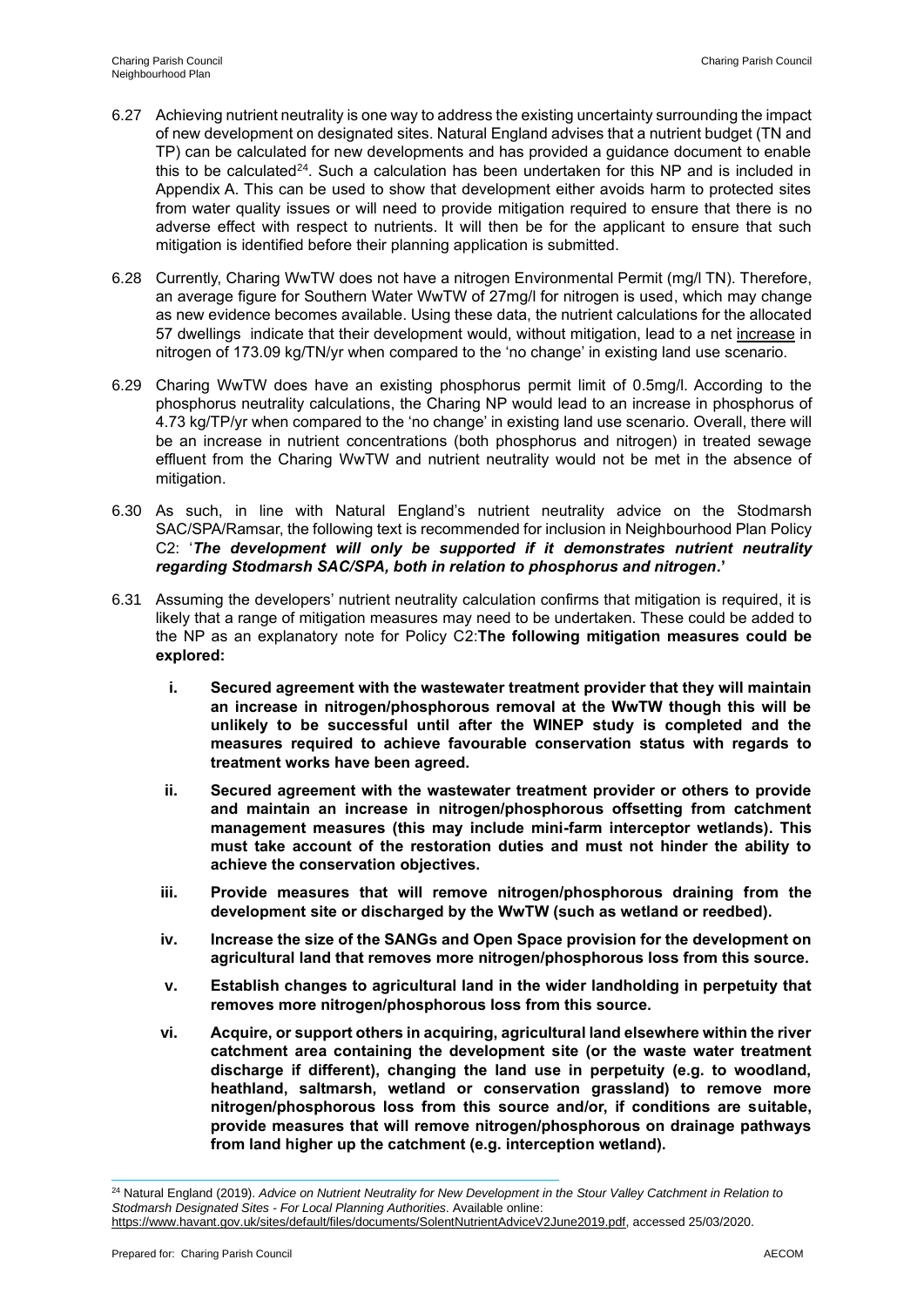6.32 In practice, experience in the Stour catchment indicates that the most effective way to establish nitrogen and (particularly) phosphorus neutrality at an individual development level is to deliver a wetland to treat runoff from the site itself and from surrounding agricultural land such that the net increase in nutrients entering the system from treated sewage effluent is offset by a net reduction in nutrients entering the system from runoff due to the treatment provided by the wetland. Current Natural England guidance is that any such wetland would need to be a minimum of 2ha in size to minimise the risk of the wetland becoming a net exporter of nutrients. As a result, where several small allocations are involved (as here) it may be advisable for individual developers to collaborate on a wetland.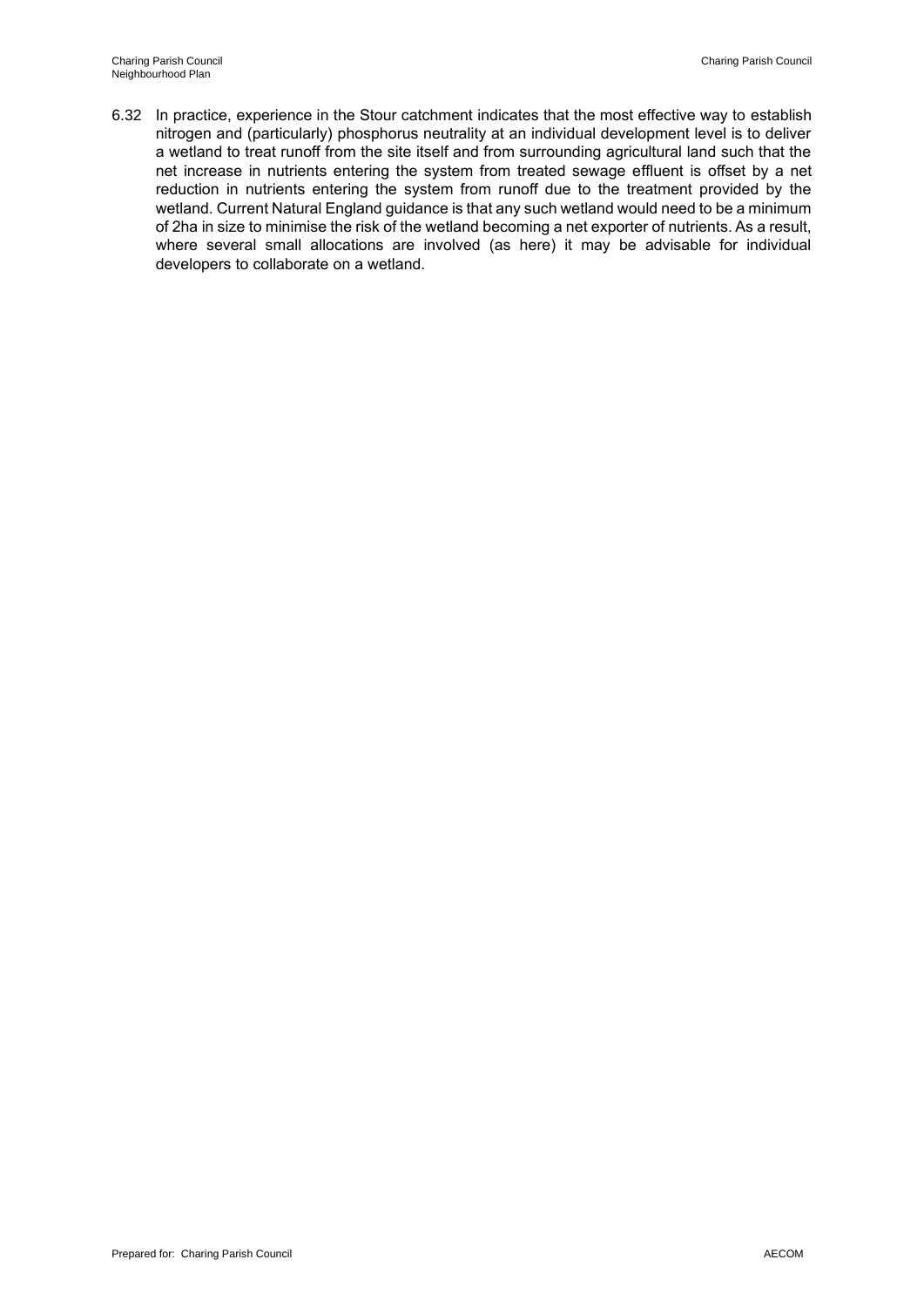# **7. Conclusions**

- 7.1 HRA of new housing within the draft NP has identified that, based on current information regarding development proposals and phosphate management at Charing WwTW, nutrient neutrality would not be met in the absence of mitigation. As such, there is potential for increased phosphate discharge into the hydrological catchment of Stodmarsh SAC/SPA/Ramsar sites. Note that nutrient neutrality should be re-run for each housing scheme/planning application as each scheme is developed, taking into account scheduled improvements in phosphate removal at Charing WwTW.
- 7.2 Given the potential for increased phosphate discharge into the hydrological catchment of Stodmarsh SAC/SPA/Ramsar sites, appropriate safeguarding policy wording should be added to draft NP Policy C2, such that (following the recommended updated calculations) housing allocations H1 and H3 may require mitigation to be delivered. With the above recommendations incorporated into the Charing Neighbourhood Plan 2011-2030 it is concluded that no adverse effect would occur on the integrity of Stodmarsh SAC/SPA/Ramsar sites.
- 7.3 Other potential impacts such as Recreational pressure, Atmospheric pollution, loss of functionally linked habitat, coastal squeeze, as well as visual and noise disturbance from construction were considered to not have a likely significant effect from the development as they fall outside the range of the disturbance that may be caused. Therefore, no adverse effects would occur through these impact pathways.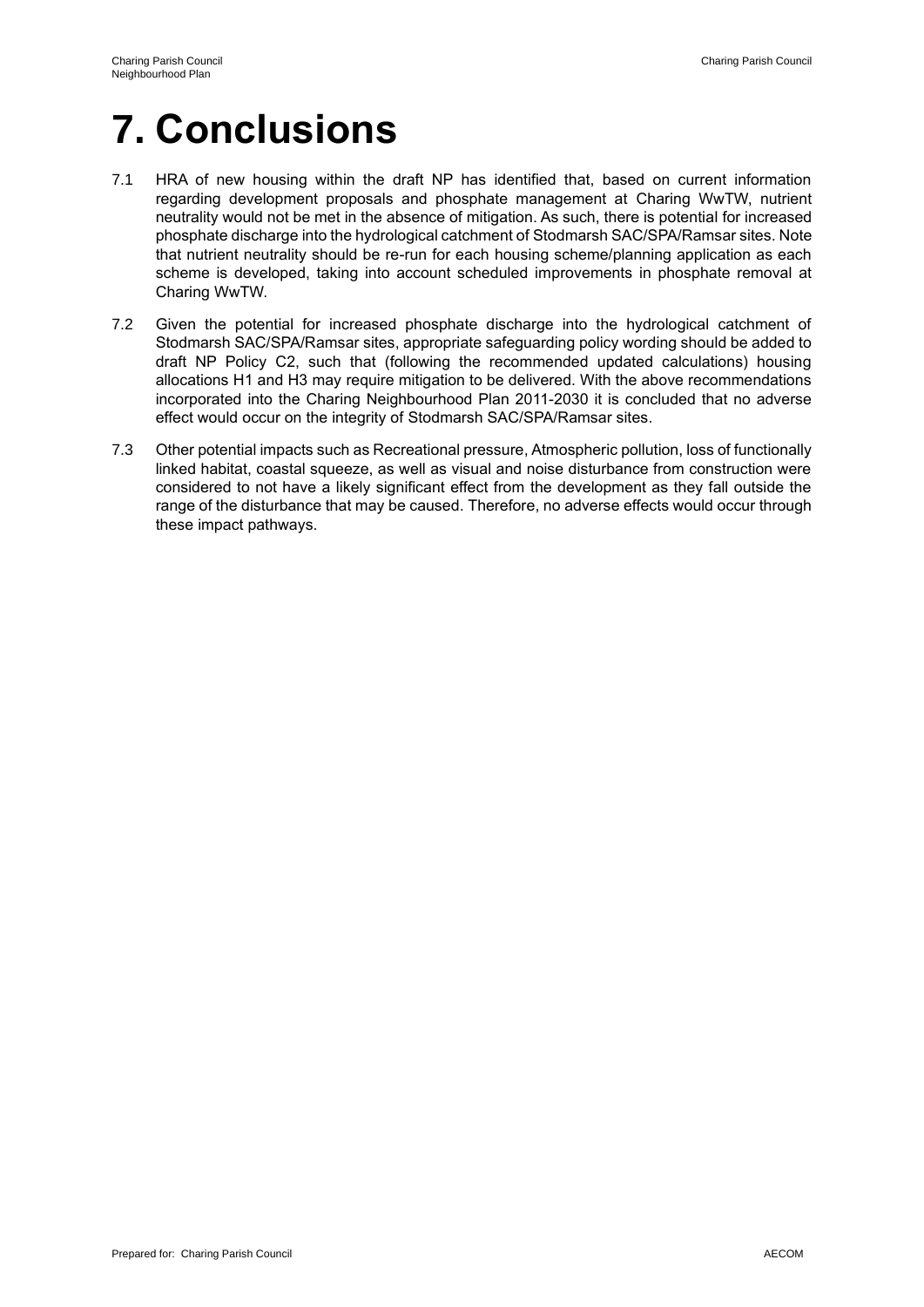# **Appendix A Phosphorus and Nitrogen Neutrality Calculations**

Phosphorus discharge calculations for the two draft NP housing allocations are detailed below. These calculations follow the method described by Natural England<sup>25</sup>.

Existing land use types and site areas have been judged and measured based on freely available aerial imaging and tools on MAGIC.

## **H1: Allocation of land at Parsons Mead & Burleigh Bungalow**

| STAGE 1 - TOTAL PHOSPHORUS LOAD FROM DEVELOPMENT WASTEWATER |                                                                  |  |
|-------------------------------------------------------------|------------------------------------------------------------------|--|
| Site allocation                                             | H1                                                               |  |
| Site name                                                   | Allocation of land at Parsons Mead &<br><b>Burleigh Bungalow</b> |  |
| Number of residential dwellings                             | 48                                                               |  |
| Number of new residents                                     | 120                                                              |  |
| Water consumption (litres/person/day)                       | 110                                                              |  |
| Total wastewater generated by development (litres/day)      | 13200                                                            |  |
| Likely Wastewater Treatment Works (WwTW)                    | Charing WwTW                                                     |  |
| TP Environmental permit for WwTW (mg/l TP)                  | 0.5                                                              |  |
| 90% of consent limit                                        | 0.45                                                             |  |
| TP Discharge after WwTW treatment (mg/TP/day)               | 5940                                                             |  |
| TP Discharge after WwTW treatment (kg/TP/day)               | 0.00594                                                          |  |
| TP Discharge after WwTW treatment (kg/TP/year)              | 2.1681                                                           |  |

#### **STAGE 2 - PHOSPHOROUS LOAD FROM CURRENT LAND USE**

| <b>Existing phosphorus load</b>             | 0.266 |
|---------------------------------------------|-------|
| Farm type and average nitrogen-nitrate loss | 0.14  |
| Area of existing agricultural land          | 1.9   |
|                                             |       |

#### **STAGE 3 - PHOSPHORUS LOAD FROM FUTURE LAND USES**

<sup>25</sup> Natural England (2019). *Advice on Nutrient Neutrality for New Development in the Stour Valley Catchment in Relation to Stodmarsh Designated Sites - For Local Planning Authorities*. Available online: https://www.havant.gov.uk/sites/default/files/documents/SolentNutrientAdviceV2June2019.pdf, accessed 25/03/2020.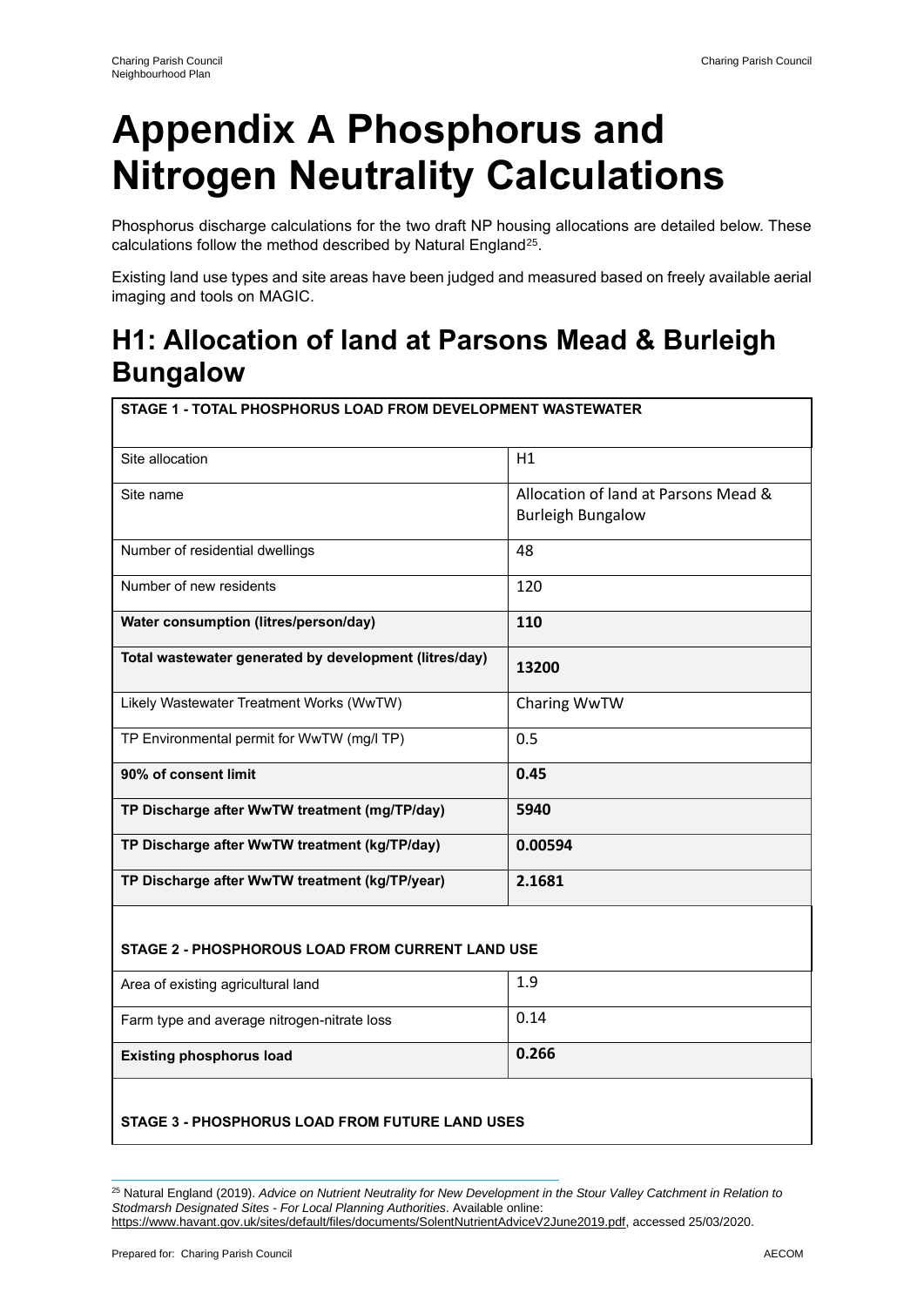| <b>Number of Residential Dwellings</b>                | 48    |
|-------------------------------------------------------|-------|
| Number of new residents                               | 120   |
| New urban area (hectares)                             | 1.9   |
| Phosphorus leachate rate from new urban area          | 0.83  |
| Phosphorus Load from future urban area                | 1.577 |
| New SANG/ open space (ha)                             | 0     |
| Phosphorus load from SANG / open space                | 0     |
| <b>Combined Phosphorus load from future land uses</b> | 1.577 |

#### **STAGE 4 - NET CHANGE IN PHOSPHORUS LOAD FROM THE DEVELOPMENT**

| Phosphate Load from future urban area     | 1.577   |
|-------------------------------------------|---------|
| Phosphate net change                      | 1.311   |
| Add loading due to new housing wastewater | 2.1681  |
| Phosphate budget (no buffer)              | 3.4791  |
| Divide by 5                               | 0.69582 |
| 20% buffer                                | 4.17492 |

| STAGE 1 - NITROGEN LOAD FROM DEVELOPMENT WASTEWATER    |                                                                  |
|--------------------------------------------------------|------------------------------------------------------------------|
| Site allocation                                        | H1                                                               |
| Site name                                              | Allocation of land at Parsons Mead &<br><b>Burleigh Bungalow</b> |
| Number of residential dwellings                        | 48                                                               |
| Number of new residents                                | 120                                                              |
| Water consumption (litres/person/day)                  | 110                                                              |
| Total wastewater generated by development (litres/day) | 13200                                                            |
| Likely Wastewater Treatment Works (WwTW)               | Charing WwTW                                                     |
| TP Environmental permit for WwTW (mg/l TP)             | 27                                                               |
| 90% of consent limit                                   | 24.3                                                             |
| TN Discharge after WwTW treatment (mg/TN/day)          | 320760                                                           |
| TN Discharge after WwTW treatment (kg/TN/day)          | 0.32076                                                          |
| TN Discharge after WwTW treatment (kg/TN/year)         | 117.0774                                                         |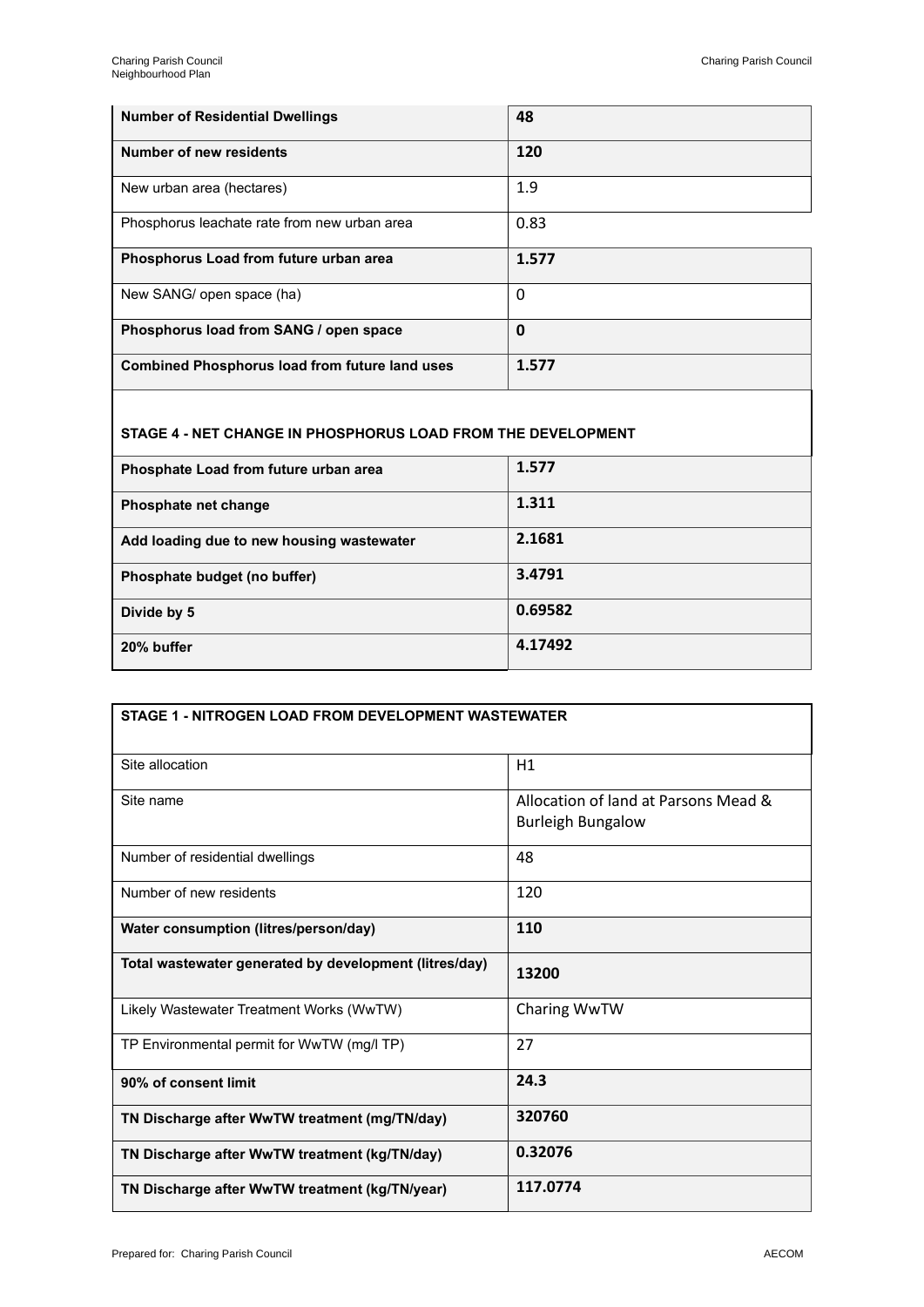#### **STAGE 2 - NITROGEN LOAD FROM CURRENT LAND USE**

| Total area of existing agricultural land    | 1.9 |
|---------------------------------------------|-----|
| Farm type and average nitrogen-nitrate loss |     |
| Multiply area by nitrogen loss              | 9.5 |

#### **STAGE 3 - NITROGEN LOAD FROM FUTURE LAND USES**

| <b>Number of Residential Dwellings</b>     | 48   |
|--------------------------------------------|------|
| Number of new residents                    | 120  |
| New urban area (hectares)                  | 1.9  |
| Nitrogen leachate rate from new urban area | 14.3 |

| Nitrogen Load from future urban area               | 27.17 |
|----------------------------------------------------|-------|
| New SANG/ open space (ha)                          | 0     |
| Nitrogen load from SANG / open space               | 0     |
| <b>Combine Nitrogen load from future land uses</b> | 27.17 |

#### **STAGE 4 - NET CHANGE IN NITROGEN LOAD FROM THE DEVELOPMENT**

| Nitrogen Load from future urban area      | 27.17     |
|-------------------------------------------|-----------|
| Nitrogen net change                       | 17.67     |
| Add loading due to new housing wastewater | 117.0774  |
| Nitrogen budget (no buffer)               | 134.7474  |
| Divide by 5                               | 26.94948  |
| 20% buffer                                | 161.69688 |

## **H3: Allocation of land next to Crofters**

| STAGE 1 - TOTAL PHOSPHORUS LOAD FROM DEVELOPMENT WASTEWATER |                                     |
|-------------------------------------------------------------|-------------------------------------|
| Site allocation                                             | H <sub>3</sub>                      |
| Site name                                                   | Allocation of land next to Crofters |
| Number of residential dwellings                             | q                                   |
| Number of new residents                                     | 13.5                                |
| Water consumption (litres/person/day)                       | 110                                 |
| Total wastewater generated by development (litres/day)      | 1485                                |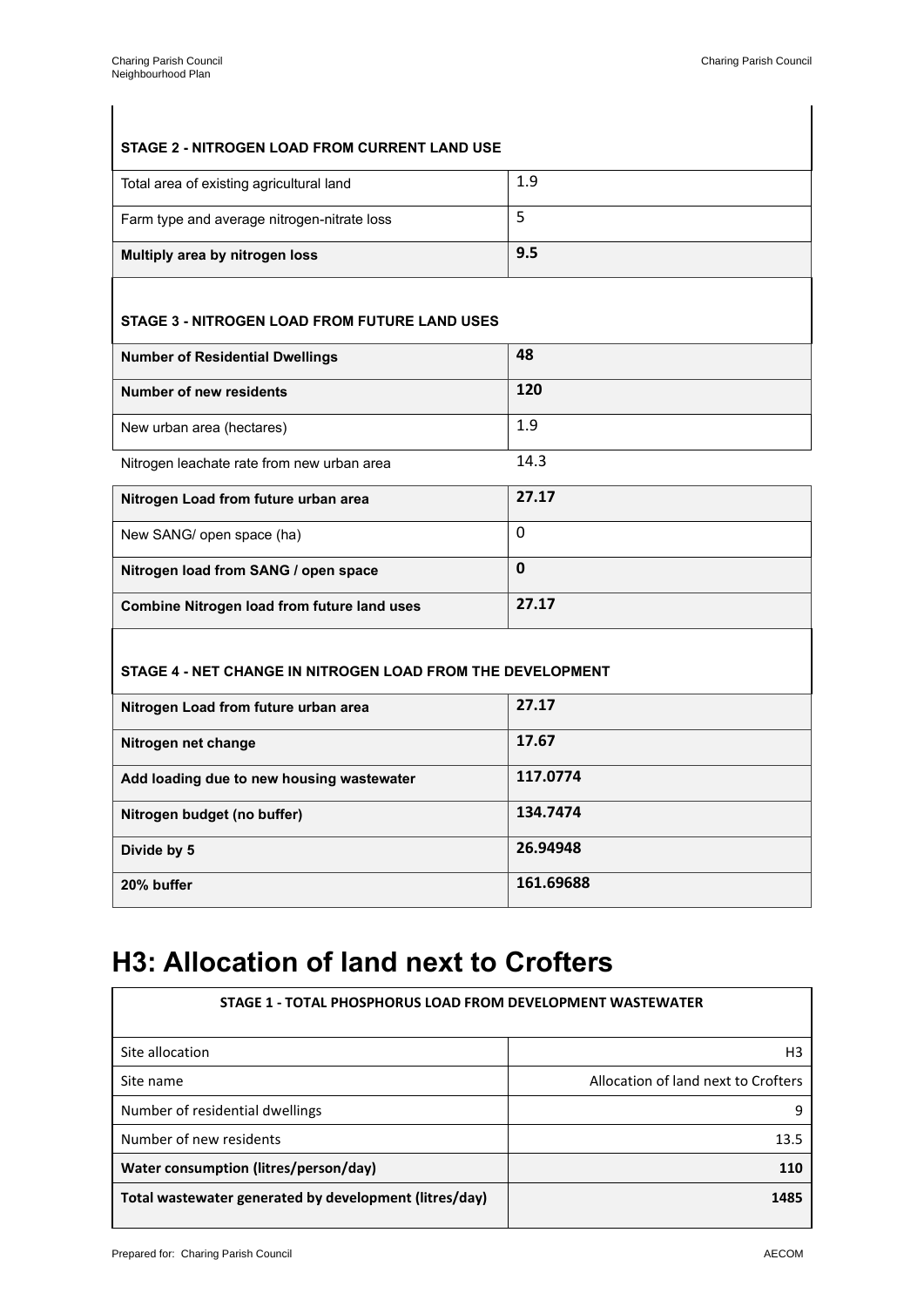| Likely Wastewater Treatment Works (WwTW)       | Charing WwTW |
|------------------------------------------------|--------------|
| TP Environmental permit for WwTW (mg/l TP)     | 0.5          |
| 90% of consent limit                           | 0.45         |
| TP Discharge after WwTW treatment (mg/TP/day)  | 668.25       |
| TP Discharge after WwTW treatment (kg/TP/day)  | 0.00066825   |
| TP Discharge after WwTW treatment (kg/TP/year) | 0.24391125   |

#### **STAGE 2 - PHOSPHOROUS LOAD FROM CURRENT LAND USE**

| Area of existing agricultural land          | 0.4   |
|---------------------------------------------|-------|
| Farm type and average nitrogen-nitrate loss | 0.28  |
| <b>Existing phosphorus load</b>             | 0.112 |

#### **STAGE 3 - PHOSPHORUS LOAD FROM FUTURE LAND USES**

| <b>Number of Residential Dwellings</b>                | 9     |
|-------------------------------------------------------|-------|
| Number of new residents                               | 13.5  |
| New urban area (hectares)                             | 0.4   |
| Phosphorus leachate rate from new urban area          | 0.83  |
| Phosphorus Load from future urban area                | 0.332 |
| New SANG/ open space (ha)                             | 0     |
| Phosphorus load from SANG / open space                | 0     |
| <b>Combined Phosphorus load from future land uses</b> | 0.332 |
|                                                       |       |

#### **STAGE 4 - NET CHANGE IN PHOSPHORUS LOAD FROM THE DEVELOPMENT**

| Phosphorus Load from future urban area    | 0.332      |
|-------------------------------------------|------------|
| Phosphorus net change                     | 0.22       |
| Add loading due to new housing wastewater | 0.24391125 |
| Phosphorus budget (no buffer)             | 0.46391125 |
| Divide by 5                               | 0.09278225 |
| 20% buffer                                | 0.5566935  |

| STAGE 1 - TOTAL NITROGEN LOAD FROM DEVELOPMENT WASTEWATER |                                     |
|-----------------------------------------------------------|-------------------------------------|
| Site allocation                                           | H <sub>3</sub>                      |
| Site name                                                 | Allocation of land next to Crofters |
| Number of residential dwellings                           | q                                   |
| Number of new residents                                   | 13.5                                |
| Water consumption (litres/person/day)                     | 110                                 |
| Total wastewater generated by development (litres/day)    | 1485                                |